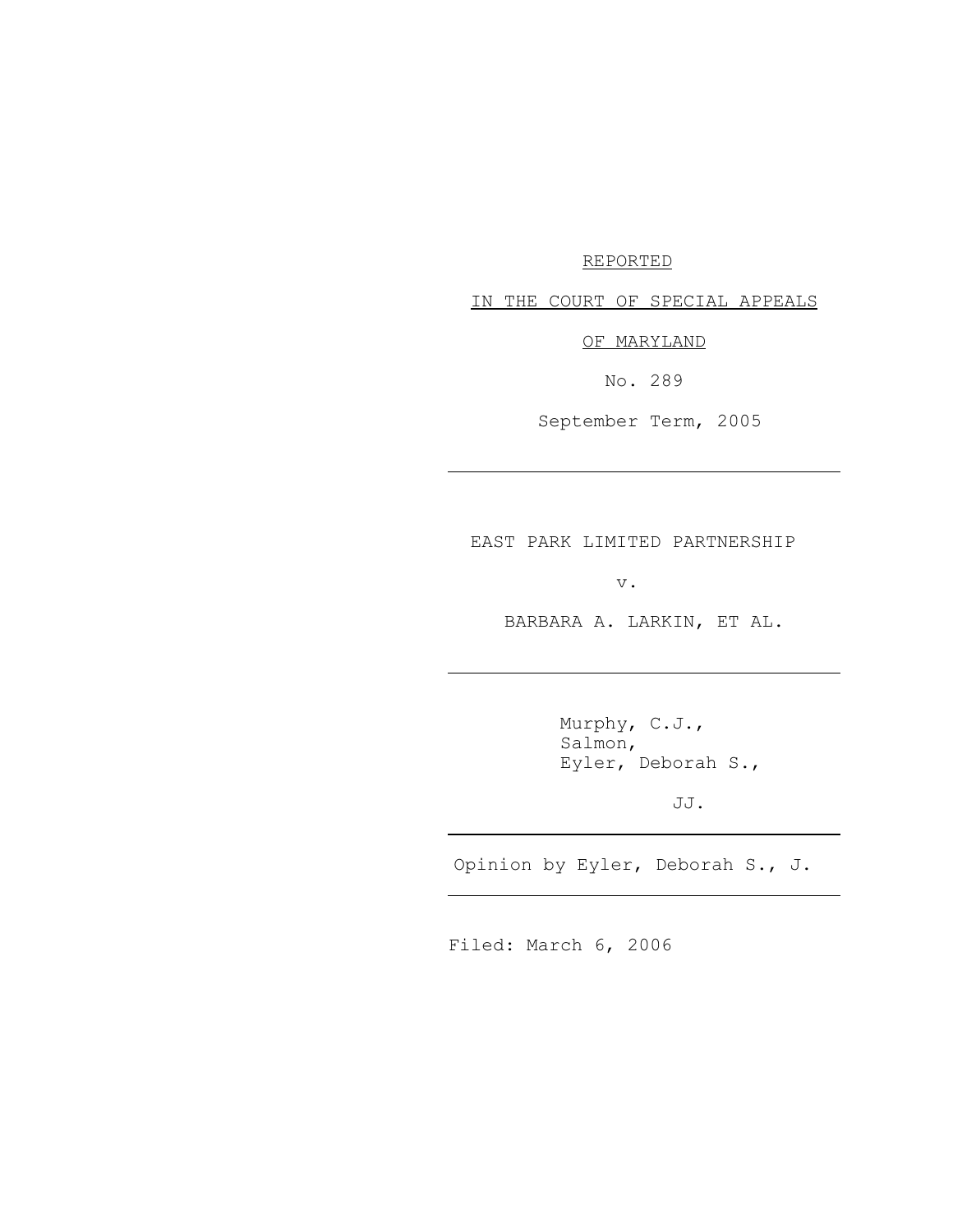East Park Limited Partnership ("East Park"), the appellant, challenges a judgment of the Circuit Court for Anne Arundel County in favor of four of its former limited partners ("Withdrawing Partners"), the appellees, in a declaratory judgment action. The Withdrawing Partners are Barbara Larkin; Valeere Sass, as Trustee; Rosemary Krupnick; and the Charles L. Helferstay Residuary Trust. They sought a declaration that they properly had exercised a statutory right to withdraw as limited partners and an injunction against a capital call issued by East Park's general partner, Joseph Della Ratta. They also sought payment of the "fair value" of their partnership interests in East Park, pursuant to Md. Code (1975, 1999 Repl. Vol.), section 10-604 of the Corporations & Associations Article ("CA") and, alternatively, a declaration that East Park had been dissolved.

The circuit court ruled that the Withdrawing Partners properly withdrew as limited partners and, on that basis, permanently enjoined the capital call. It also ruled that East Park was dissolved as a matter of law, on account of certain actions of Mr. Della Ratta. On appeal, the Court of Appeals granted *certiorari* on its own initiative before the case was decided in this Court, and reversed the circuit court's order requiring the dissolution of East Park. It affirmed the circuit court's other rulings. *See Della Ratta v. Larkin*, 382 Md. 553 (2004). The Court vacated the judgment of the circuit court and remanded the case to that court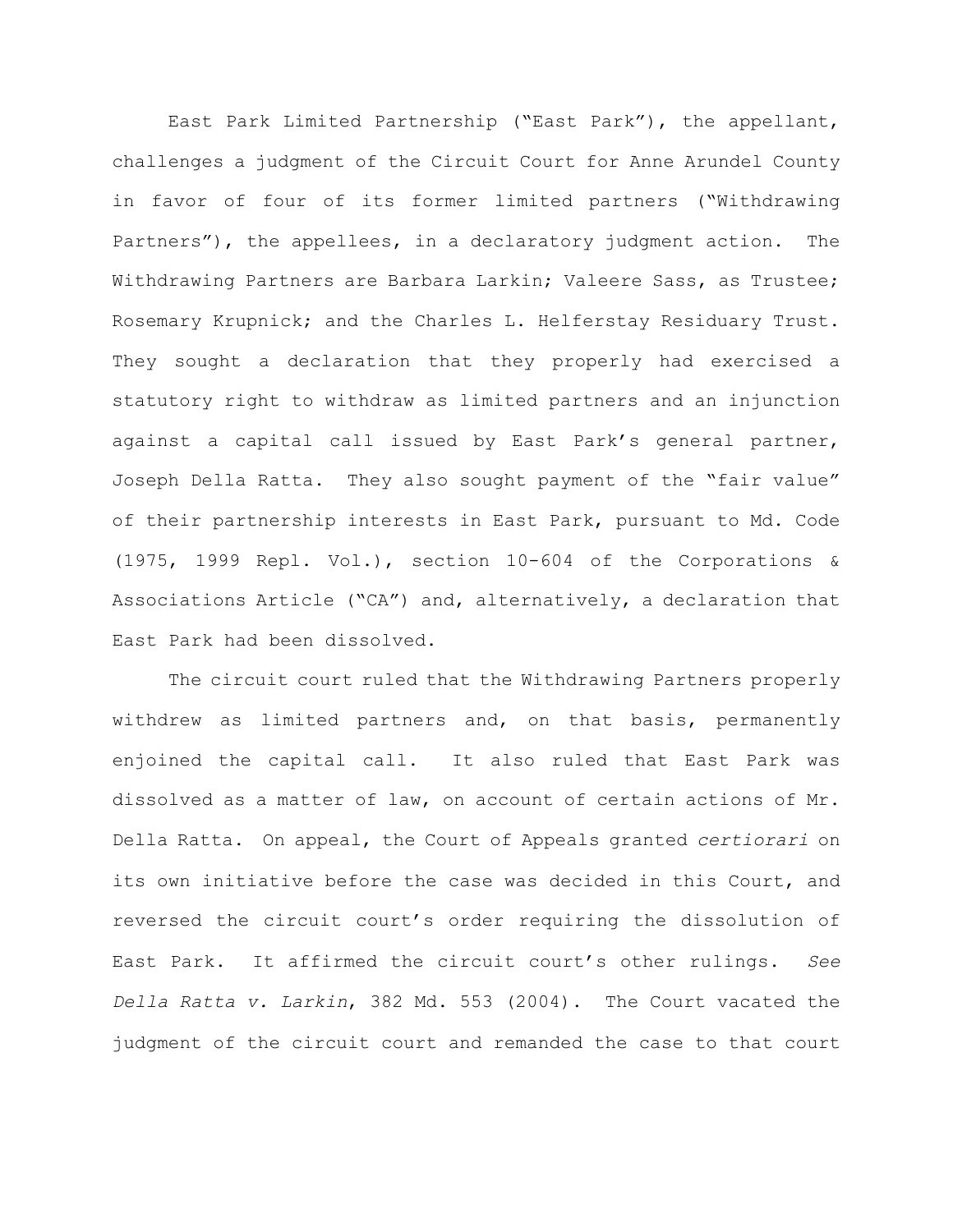for a determination of the fair value of the Withdrawing Partners' limited partnership interests.

After a two-day trial, the circuit court determined that the collective fair value of the Withdrawing Partners' interests was \$3,045,431, and entered judgment in their favor in that amount. The Withdrawing Partners requested an award of prejudgment interest, which the court denied.

On appeal, East Park presents three questions for review, which we have combined and rephrased:

- I. Did the circuit court err by declining to apply lack of control and lack of marketability discounts in determining the fair value of the Withdrawing Partners' partnership interests?
- II. Did the circuit court commit reversible error by barring certain testimony of one of East Park's witnesses $2<sup>1</sup>$

The Withdrawing Partners noted a cross-appeal. They raise the following issue, which we also have rephrased:

<sup>1</sup>East Park framed the issues as follows:

"1. What does the statutory term 'fair value' mean as it is employed in the text of [CA section 10-604]?

"2. Did the Trial Court err by holding that, as a matter of law, no discounts for lack of marketability and lack of control are appropriate?

"3. Did the Trial Court commit reversible error when it barred testimony as to matters affecting the 'fair value' of the [Withdrawing Partners'] partnership interests in East Park [] as of September 29, 2002, because the events took place after the date of valuation?"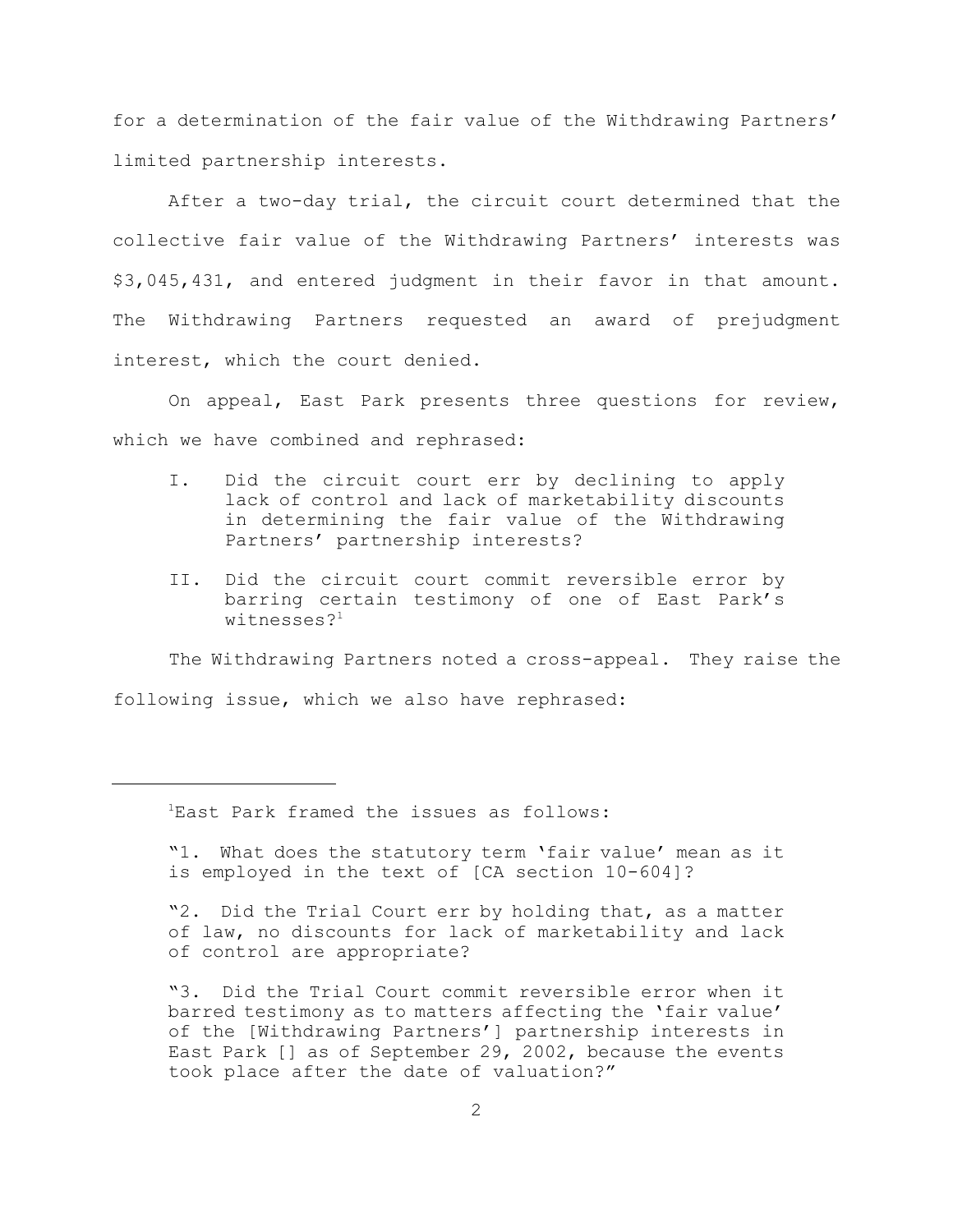# III. Did the circuit court err or abuse its discretion by refusing to award prejudgment interest?<sup>2</sup>

For the following reasons, we shall affirm the circuit court's judgment in part, vacate it in part, and remand the case for further proceedings not inconsistent with this opinion.

# **FACTS AND PROCEEDINGS**

In 1969, East Park was formed under the name "Trinity Joint Venture," for the purpose of developing and owning a shopping center in northern Anne Arundel County. Mr. Della Ratta was (and is) the sole general partner. The shopping center, named "Park 97," began operations in the mid-1970s. By 2002, it consisted of 205,000 square feet of retail space, and housed tenants such as WalMart, Giant Foods, Fashion Bug, Pizza Hut, and Mobil Oil.

Trinity Joint Venture was reorganized in 1981. At that time, it had thirteen limited partners. In 1992, the name of the partnership was changed to East Park.

In the ensuing years, the makeup of East Park changed. The interests of three of the limited partners were bought out by the

<sup>2</sup>The Withdrawing Partners framed the issue as follows:

<sup>&</sup>quot;Whether the trial court erred in failing to award the Withdrawing Partners prejudgment interest on the value of their partnership interests from the date of withdrawal, where after the date of withdrawal, the substantial profits and cash flows attributable to the [Withdrawing Partners'] interests were retained by [East Park] and distributed or allocated to the remaining partners?"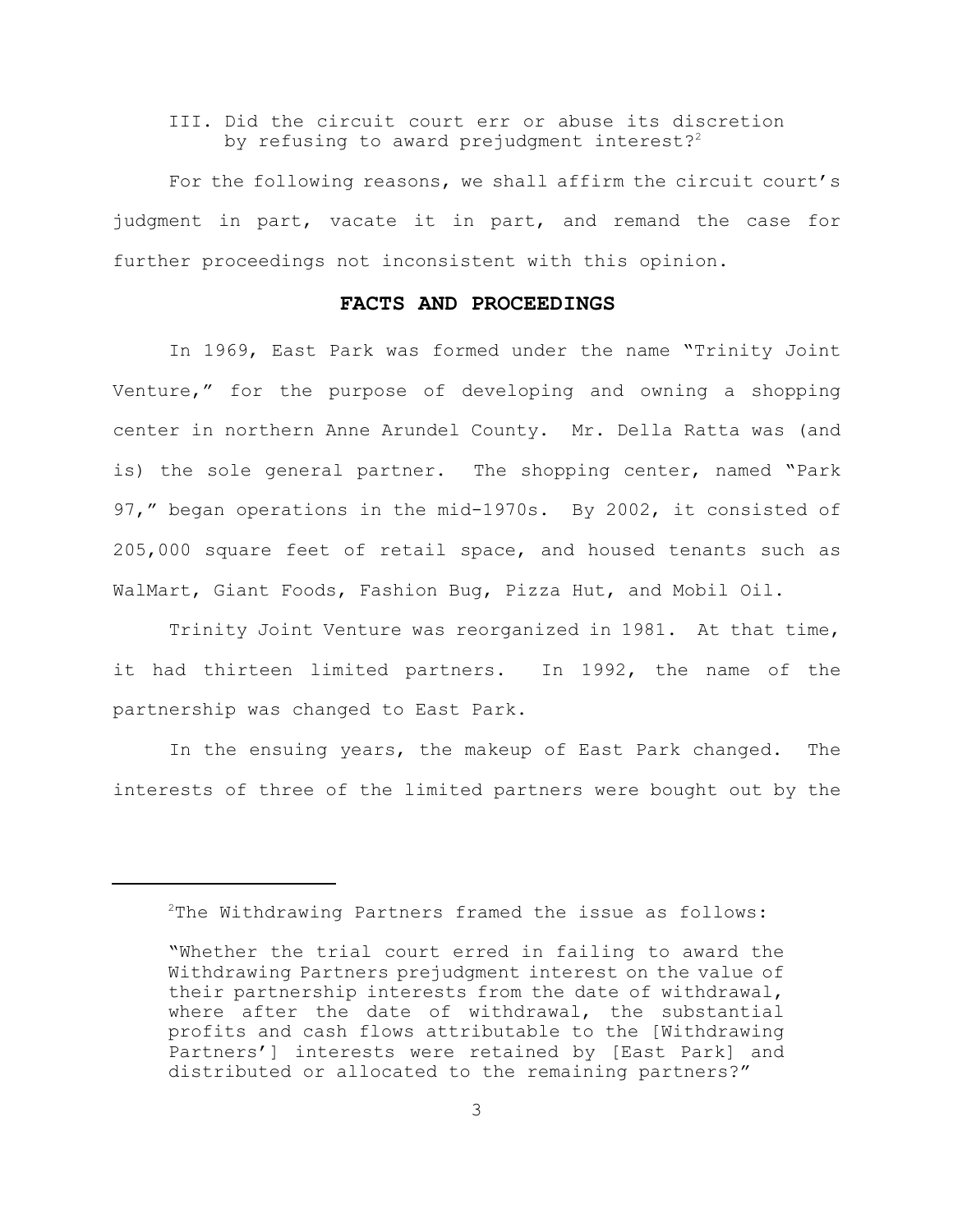other limited partners, and one limited partner's interest was transferred to a family trust.

Four of the limited partners died. Their interests were transferred to their heirs or legatees. In three such cases, the deceased partner's widow became a limited partner, and in one such case, the deceased partner's family trust became a limited partner. These four limited partners are the Withdrawing Partners in the instant case. They hold a 20.797% aggregate interest in East Park.

In 1992, East Park obtained financing from Aegon (USA) Realty Advisors, Inc. ("Aegon"). East Park signed a \$9,000,000 promissory note, payable to Aegon, which was secured by a mortgage on Park 97. The note's maturity date was January 1, 2003.

As the maturity date approached, Mr. Della Ratta determined that East Park would not be able to make payment on the note. Instead of refinancing the loan, he decided to issue a capital call, due September 30, 2002. By letter of March 1, 2002, he informed the limited partners that they were to contribute, pro rata, the \$7,528,499 balance due on the note. The Withdrawing Partners opposed the capital call. They responded by giving timely written notice of their intention to withdraw from East Park as of September 29, 2002, pursuant to CA section  $10-603$  (b), and demanding that they be paid the "fair value" of their partnership interests, under CA section 10-604.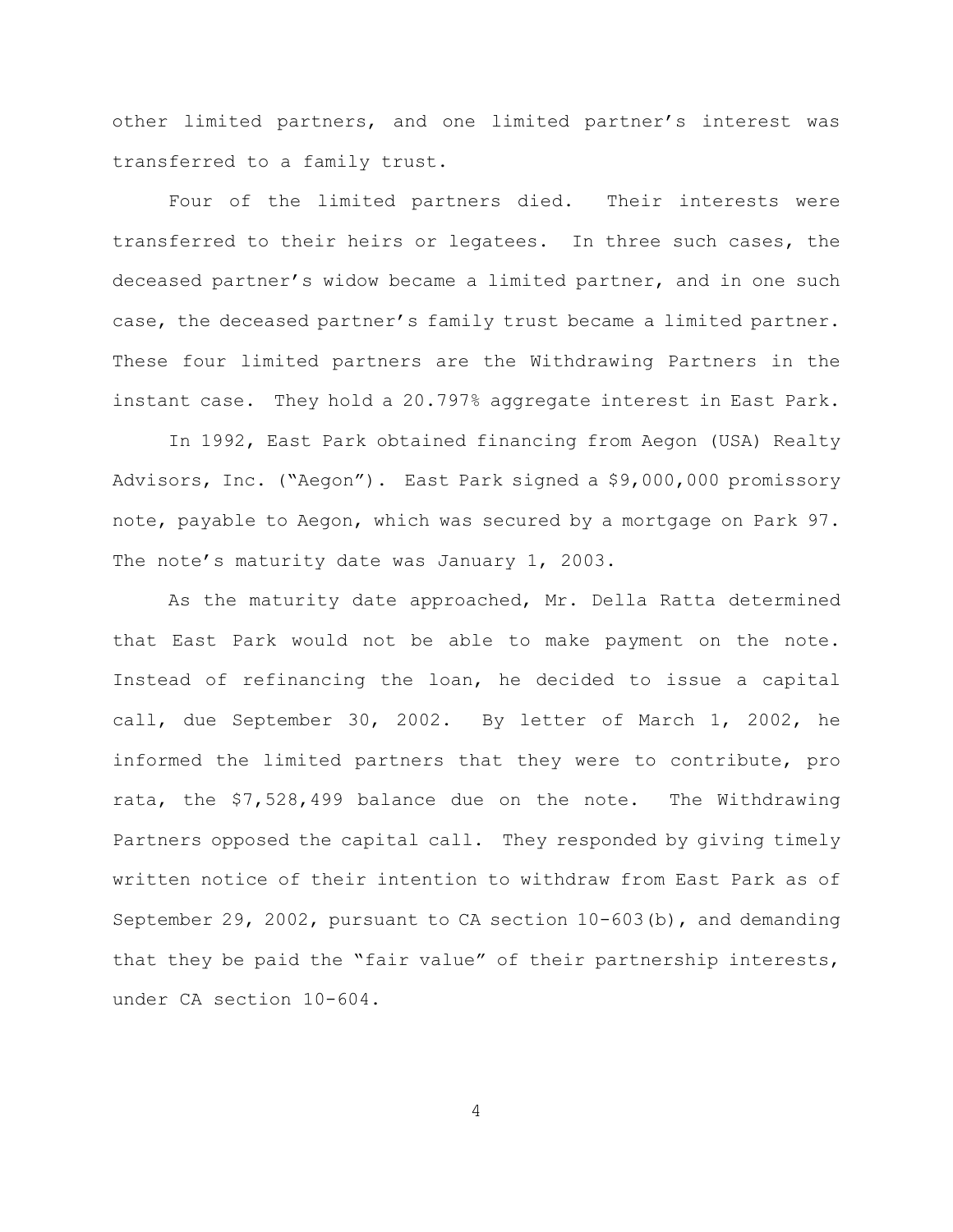Mr. Della Ratta denied that the Withdrawing Partners had a right to withdraw, and accelerated the due date of the capital call to September 1, 2002.

On May 28, 2002, in the Circuit Court for Anne Arundel County, the Withdrawing Partners filed the instant suit for declaratory and injunctive relief, and for "fair value." They sought a declaration that they had a statutory right to withdraw, an injunction barring the capital call, and payment of the fair value of their partnership interests. They later amended their complaint to seek dissolution of East Park on the ground that Mr. Della Ratta had transferred his general partnership interest in East Park to a trust for tax avoidance purposes.

The Withdrawing Partners moved for summary judgment on the issues of their statutory right to withdraw and East Park's purported dissolution. They also moved for a preliminary injunction to stay enforcement of the capital call.

On August 30, 2002, the circuit court issued a preliminary injunction, enjoining the capital call until trial. In a separate order issued the same day, it granted partial summary judgment to the Withdrawing Partners, declaring that they had a statutory right to withdraw from East Park, effective September 29, 2002. The court then bifurcated the case into a liability phase and a relief phase.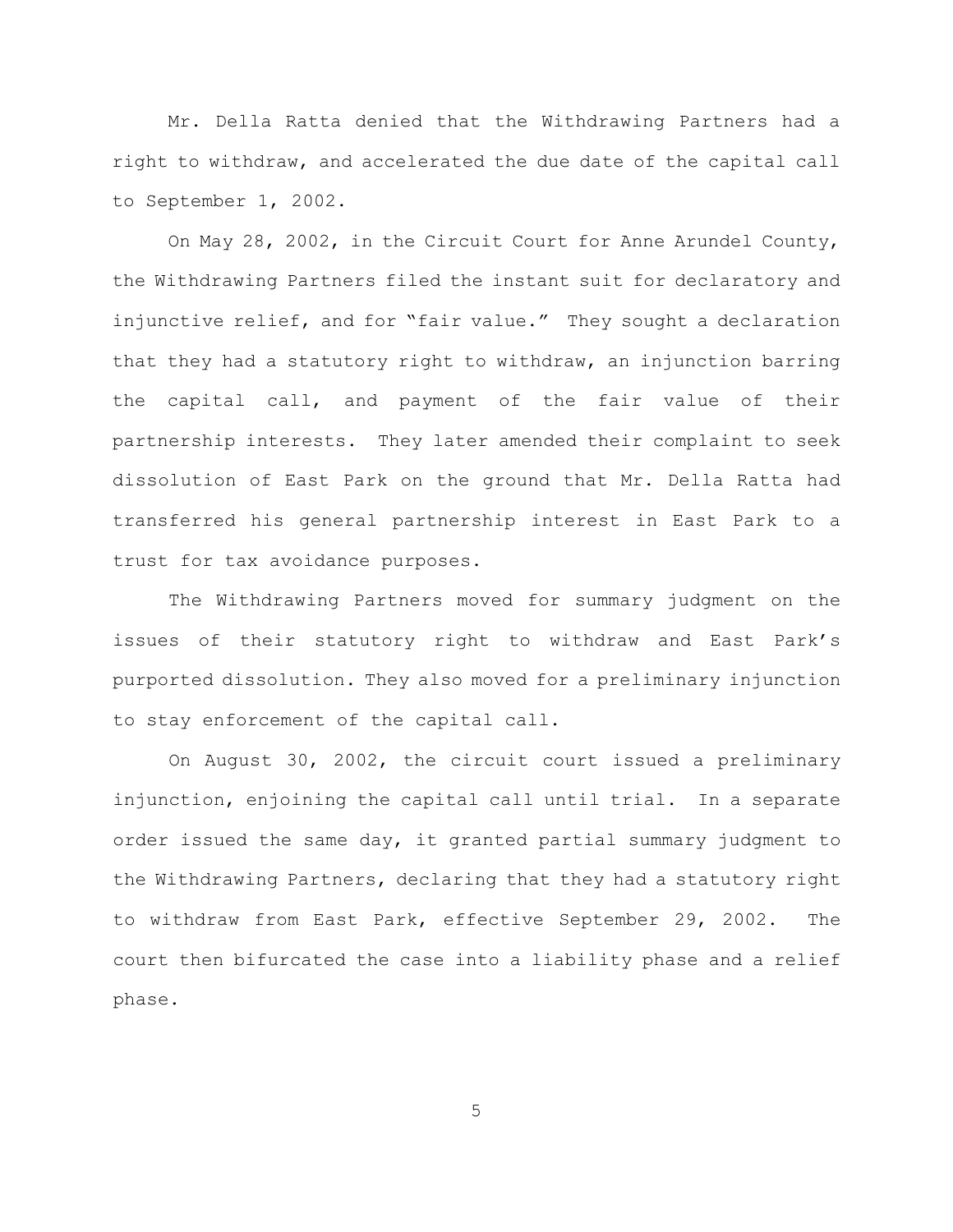Trial on liability took place from January 22 to January 24, 2003. On March 28, 2003, the court issued a memorandum opinion and order permanently enjoining the capital call; finding that Mr. Della Ratta had breached his fiduciary duty to the limited partners and had acted in bad faith; and further finding that, because Mr. Della Ratta had transferred his entire general partnership interest into a trust, East Park had no general partner and was thus dissolved as a matter of law. Because the court's earlier ruling about the Withdrawing Partners' right to withdraw was thereby rendered moot, no trial was held on the issue of relief.

East Park appealed the circuit court's decision to this Court. As noted above, before we decided the case, the Court of Appeals granted *certiorari* on its own initiative.

On August 20, 2004, the Court of Appeals filed an opinion holding that the circuit court correctly had determined that the Withdrawing Partners had a statutory right to withdraw, and therefore correctly had enjoined the capital call. The Court further held, however, that East Park was not dissolved as a matter of law, because an anti-assignment clause in the partnership agreement made Mr. Della Ratta's attempted transfer of his interest void from its inception. Accordingly, the Court vacated the judgment of the circuit court and remanded the case for further proceedings. The only issue left pending, then, was the fair value of the Withdrawing Partners' interests in East Park.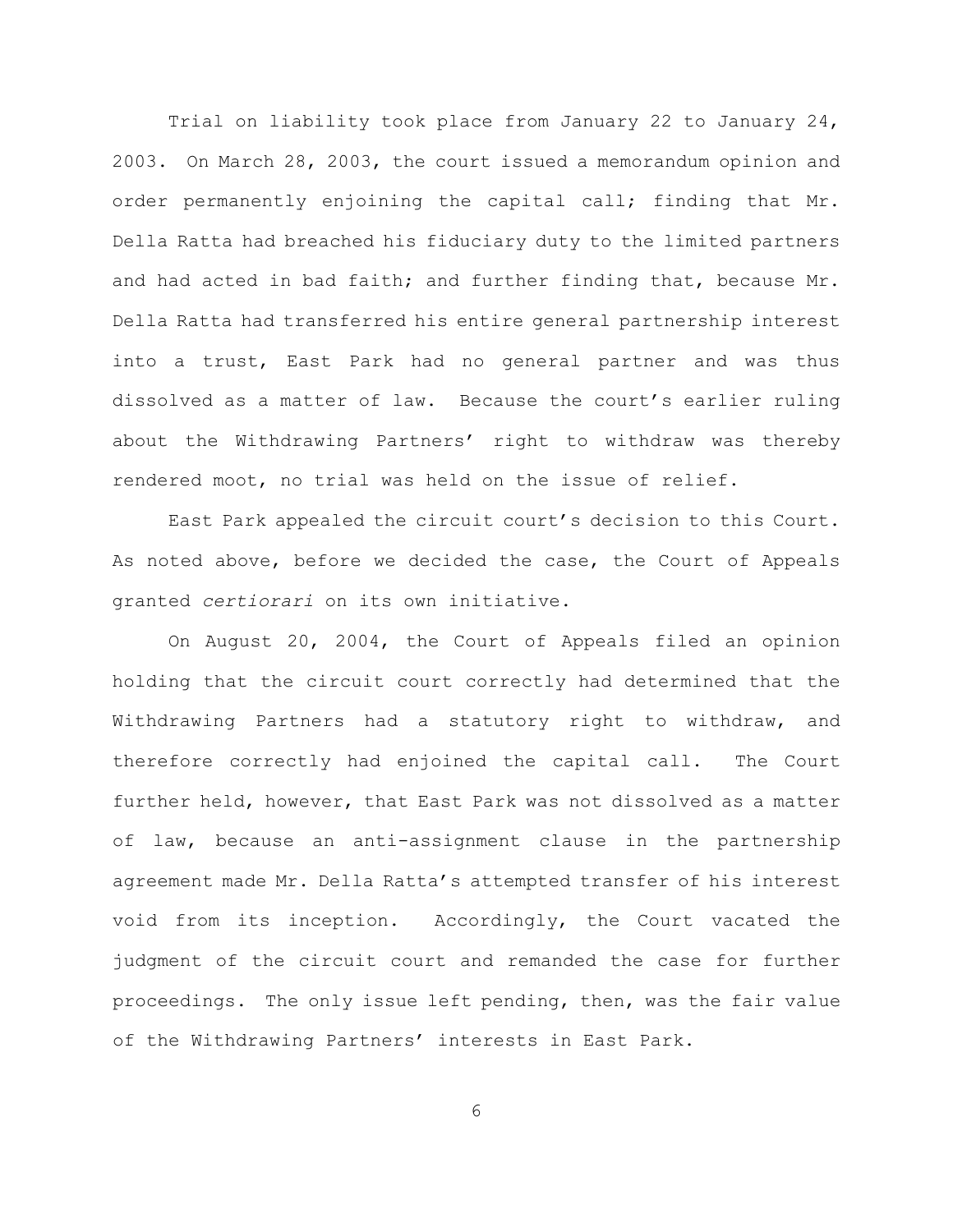On remand, there was a trial on the issue of relief, *i.e.*, "fair value." Both the Withdrawing Partners and East Park presented expert testimony on that topic. One of the Withdrawing Partners' experts, real estate appraiser M. Ronald Lipman, testified that the fair market value of the Park 97 shopping center -- the partnership's only asset -- was \$19,500,000.<sup>3</sup> Another of their experts, William Bavis, C.P.A., testified that, after accounting for East Park's liabilities, its "going concern" value was \$14,643,606. He opined that, based on their 20.797% aggregate interest, the fair value of the Withdrawing Partners' collective interest was \$3,045,431.

East Park introduced into evidence a Maryland State Department of Assessments and Taxation assessment for the real estate tax year beginning July 1, 2002, valuing Park 97 at \$13,895,500. It did not present any expert witness testimony on the issue of the fair market value of Park 97. East Park's expert witness, Joel Charkatz, C.P.A., testified that the fair value of the Withdrawing Partners' interests in East Park was less than the amount testified to by Mr. Bavis, because discounts should be applied for lack of control and lack of marketability. In particular, Mr. Charkatz testified that, because the Withdrawing Partners hold only a minority interest in East Park, and thus do not have control over

<sup>3</sup>The Withdrawing Partners also introduced evidence that Mid-Atlantic Realty Trust was ready, willing, and able to purchase Park 97 for \$19.5 million.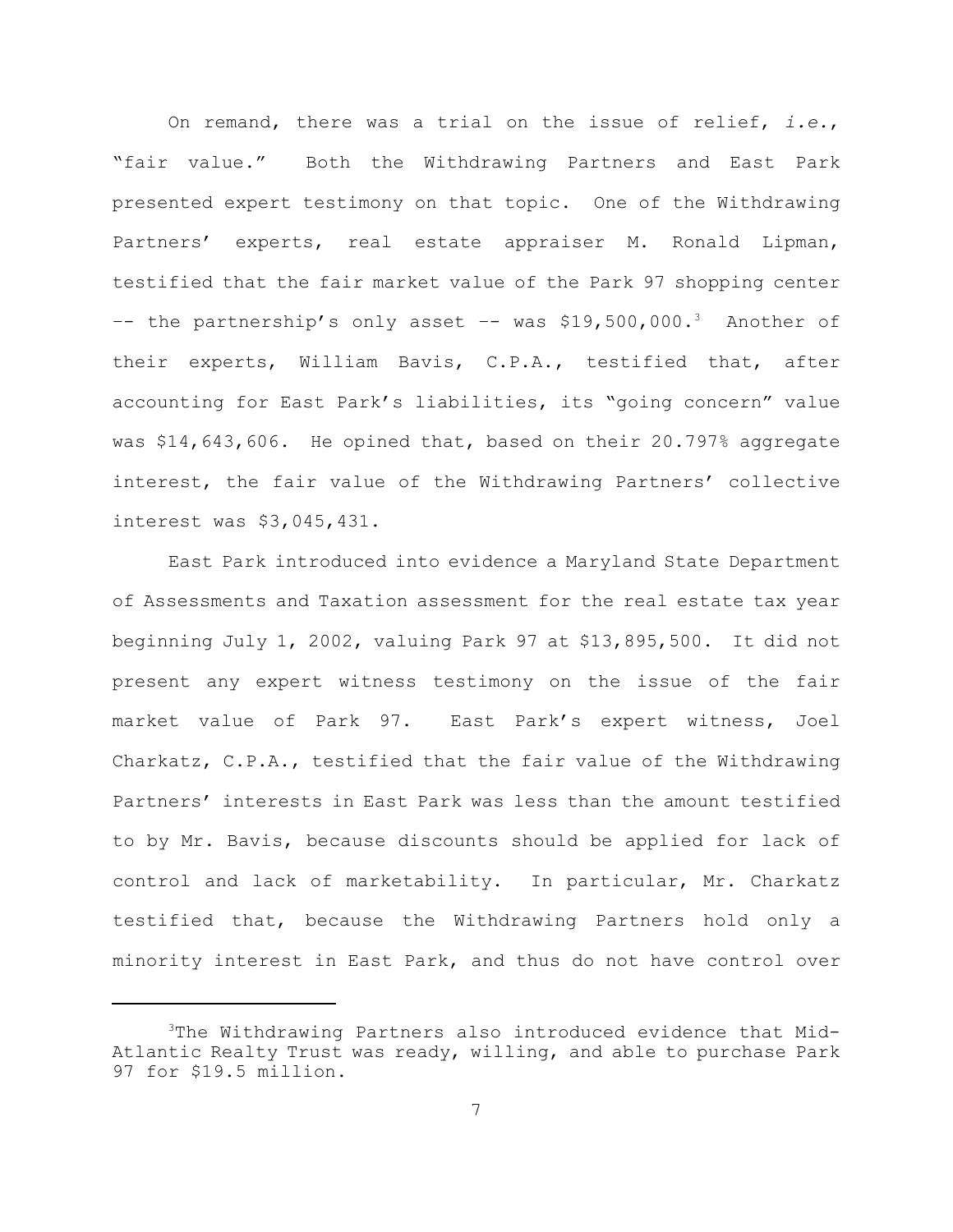management of the partnership, a 25% lack of control discount should apply. He further testified that, because minority interests are undesirable and there is no ready market for the sale of an interest in a limited partnership, a 31.27% lack of marketability discount also should apply.

On March 24, 2005, the court entered separate judgments in favor of the Withdrawing Partners, totaling \$3,045,431. In a memorandum opinion, the court explained how it reached its decision. First, it found that the fair market value of Park 97 was \$19,500,000. Next, it added to that figure any cash on hand. It then subtracted the partnership's liabilities, which it found to be  $$4,856,994$ . That produced  $$14,643,606$ , a figure that the court agreed with Mr. Bavis was the net value of East Park as a going concern. The court then turned to the question of the fair value of the Withdrawing Partners' interests. "Fair value" is not defined in CA section 10-604. The court found the phrase ambiguous and looked beyond the plain language of the statute to determine its meaning. It found no useful legislative history, nor any caselaw directly on point.

The court determined that "fair value" is not "fair market value." It considered principles of statutory construction and the language of the Court of Appeals in *Della Ratta, supra*, 382 Md. 553. In pertinent part, the court wrote:

Had the legislature intended the term "fair value" to mean "fair market value," it would have used the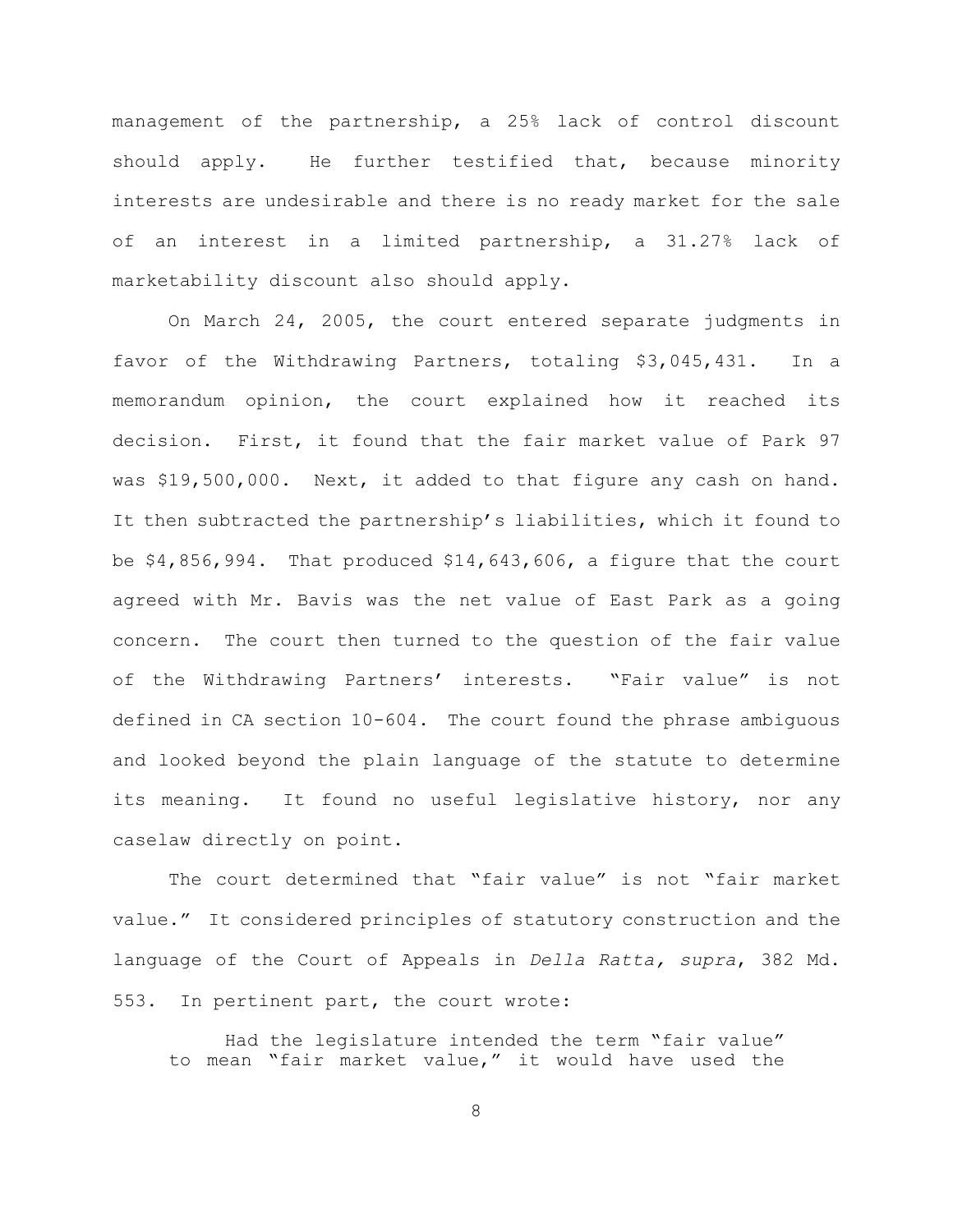latter term, which is a clearly understood expression defined by countless cases and found throughout the Annotated Code. . . .

The only Maryland appellate decision to discuss [CA section 10-604] is the one in this very case. There, the Court of Appeals stated: "The distribution upon withdrawal referred to in [CA section] 10-604 would be paid by the partnership, not by a third-party purchaser or individual partners . . . Harmonized, [CA sections] 10-603 and 10-604 essentially allow a partner to 'cash out' his or her equity before the partnership terminates." *Della Ratta*, [*supra*,] 382 Md. at 576. The Court of Appeals drew a distinction between the right to "cash out" under [CA section] 10-604 and other provisions contained in East Park's Partnership Agreement . . ., where a partner would receive payment from a third party or from other partners. This language leads to the conclusion that it would be erroneous to view the valuation of a withdrawing partner's interest from the perspective of a third party such as would be done in a fair market value analysis. Instead, the valuation must be viewed from the perspective of the withdrawing partners who are surrendering their interests back to the partnership.

The court went on to consider the term "fair value" as used in CA section 3-202. That statute provides that, in the event of a fundamental corporate change, a dissenting shareholder has the right to withdraw from the corporation, and demand and receive payment of the fair value of his or her stock. Relying on out-ofstate cases, the court stated, "Fair value, in the dissenting shareholder context, has been stated to require that the dissenting shareholder be paid for his or her proportionate interest in a going concern, or the intrinsic value of the shareholder's economic interest in the corporate enterprise. The determination should be made by taking the going concern value of the corporation as a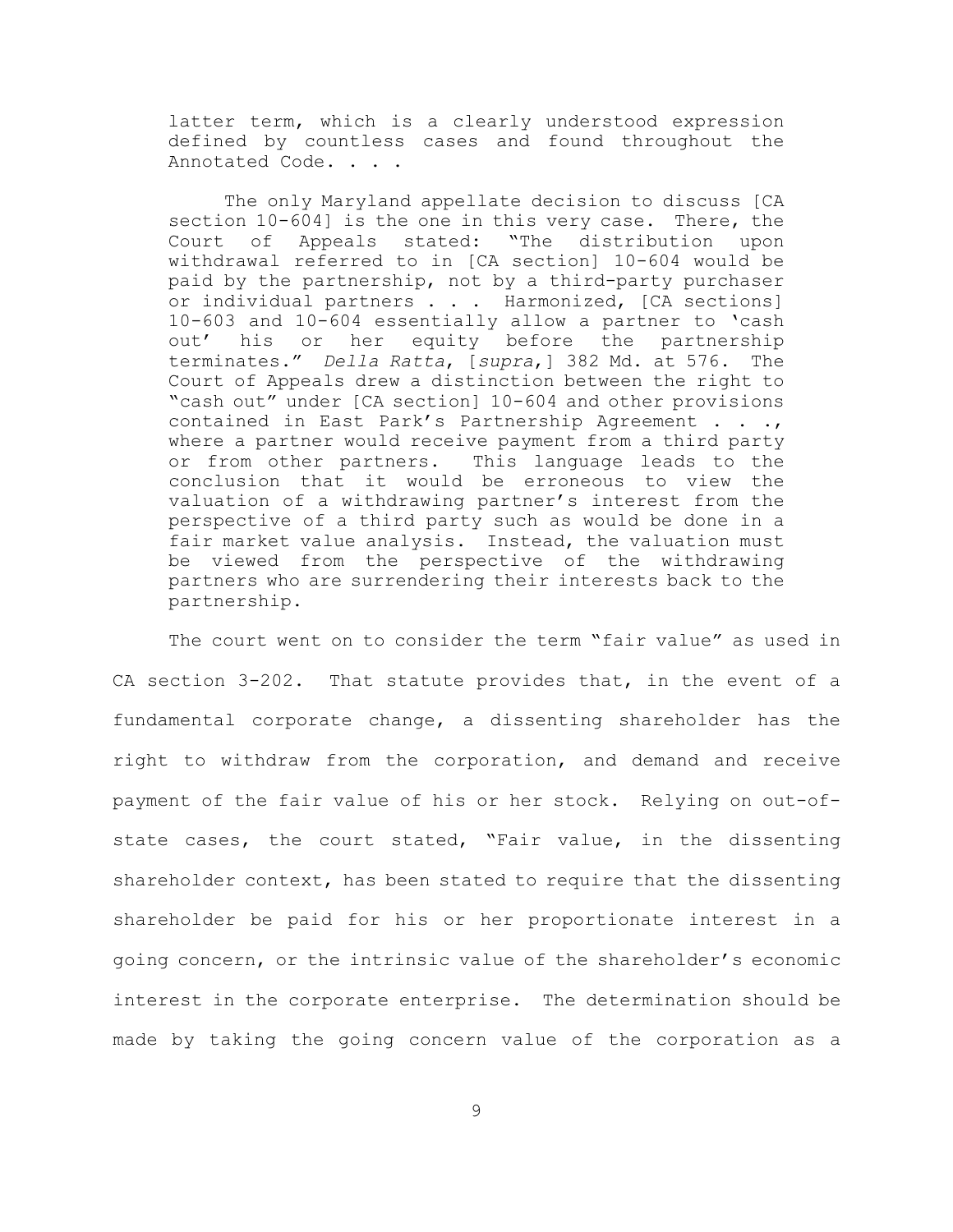whole, as opposed to the value of the individual shares." (Citations omitted.)

The court quoted from one of two Maryland cases that discuss the "fair value" of a dissenting shareholder's stock -- *Warren v. Balt. Transit Co.*, 220 Md. 478 (1959).<sup>4</sup> In that case, the Court of Appeals observed:

The real objective is to ascertain the actual worth of that which the dissenter loses because of his unwillingness to go along with the controlling stockholders, that is, to indemnify him. The textwriters and cases agree generally that this is to be determined by assuming that the corporation will continue as a going concern-not that it is being liquidated-and on this assumption by appraising all material factors and elements that affect value, giving to each the weight indicated by the circumstances, including the nature of the business and its operations, its assets and liabilities, its earning capacity, the investment value of its stock, the market value of the stock, the price of stocks of like character, the size of the surplus, the amount and regularity of dividends, future prospects of the industry and of the company, and good will, if any.

*Id.* at 483.

In its presentation to the circuit court, East Park had relied on *Warren*, and *Creel v. Lilly*, 354 Md. 77 (1999), to argue the proposition that fair value does not equal liquidation value, which is essentially the amount at which the court would arrive if it calculated 20.797% of East Park's total value and did not apply any discounts. In *Creel*, *supra*, the personal representative of a deceased partner's estate sought liquidation of the partnership's

<sup>4</sup>The other Maryland case is *American General Corp. v. Camp*, 171 Md. 629 (1937).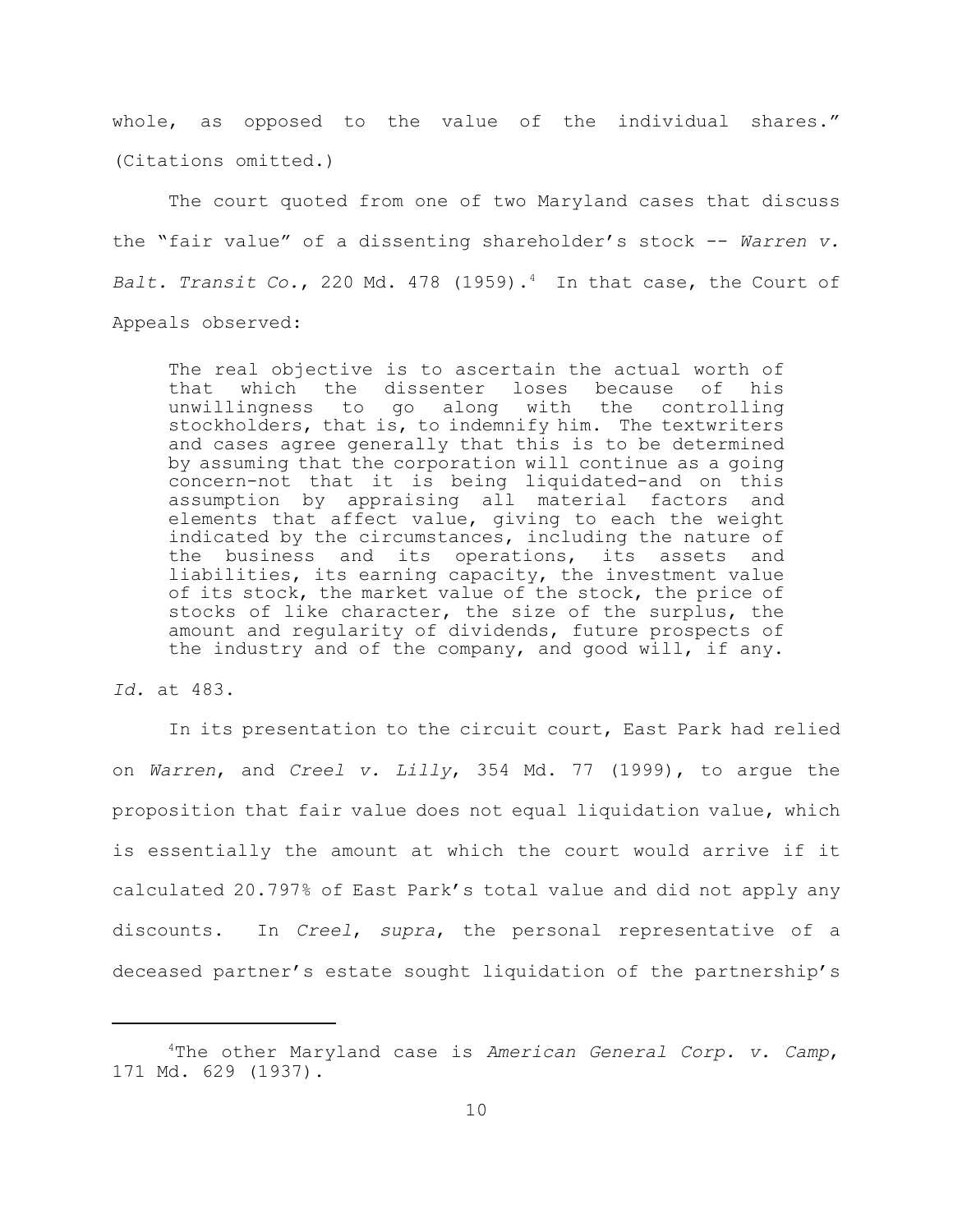assets. The Court of Appeals observed that, under the Uniform Partnership Act, a partnership automatically is dissolved upon the death of a partner unless the partnership agreement provides otherwise. The Court held, however, that the surviving partners could decide to continue the partnership and buy out the deceased partner's interest by paying his estate his proportionate share of the partnership. It further held that, while the estate could demand an accounting as of the date of dissolution, it could not force the partnership to liquidate its assets. Rather, the value of the deceased partner's interest could be calculated from the assets and liabilities of the corporation, and the capital contributions of each of the partners.<sup>5</sup>

Returning to the case at bar, in the circuit court's memorandum opinion, it responded to East Park's liquidation argument, stating, "A liquidation can occur under a variety of scenarios that range from fair market value to a distress sale. However, the term 'liquidation' generally implies that the sale of the entity's assets will net less than if the entity were sold as a going concern." The court continued,

It is true that the *Creel* and *Warren* courts rejected a 'liquidation theory' as the basis for valuing a partner's interest. However, [East Park's] argument

<sup>5</sup>The Court determined that, while the value of the interest might include other intangibles used in calculating the partnership's fair market value, such as goodwill or the value of the partnership as a going concern, none applied in that case. *Creel, supra*, 354 Md. at 106-07*.*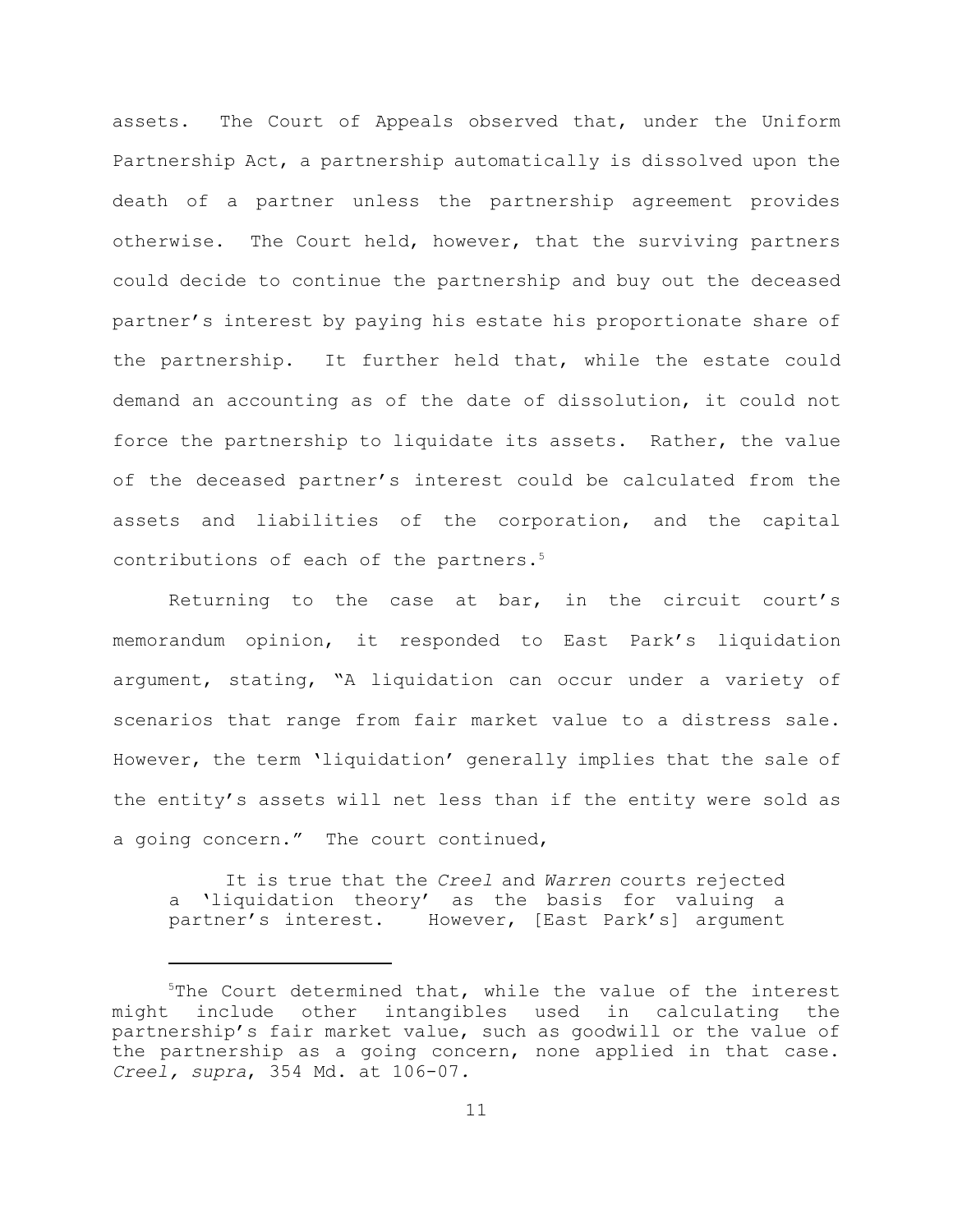obscures the facts of this case. It must be remembered that East Park's business consists of nothing more than ownership of the real estate. Unlike a business that loses value when it ceases to operate because of the loss of goodwill or other intangible assets, this particular business has no value other than the value of its underlying fixed assets. Under the facts of this case, there is no distinction between liquidation value and going concern value. The fair value of the partnership interests equal[s] the amount that the partners would receive if East Park sold its sole asset in an arms length transaction.

The court observed that, because the dissenting shareholder statute is meant to protect shareholders from being compelled to participate in a course of conduct they find objectionable, its application is relevant, by analogy, in a case such as this, in which the general partner breached his fiduciary duties to the limited partners and forced them to withdraw in order to avoid an oppressive capital call. Therefore, just as in the dissenting shareholder cases, the fair value of the Withdrawing Partners' interests in this case should equal a proportionate share of the value of East Park as a going concern.

The court also noted that, while the Revised Uniform Partnership Act ("RUPA"), codified at CA section 9A-101, *et seq*, is not directly applicable to this case, it shows the legislature's intent not to apply discounts in determining the value of a partnership interest when one withdraws from the partnership.

The court went on to distinguish an Ohio case cited by East Park. It explained that *Conti v. Christoff*, 2001 WL 1199056 (Ohio Ct. App. 2001), is unlike the case at bar because, although Ohio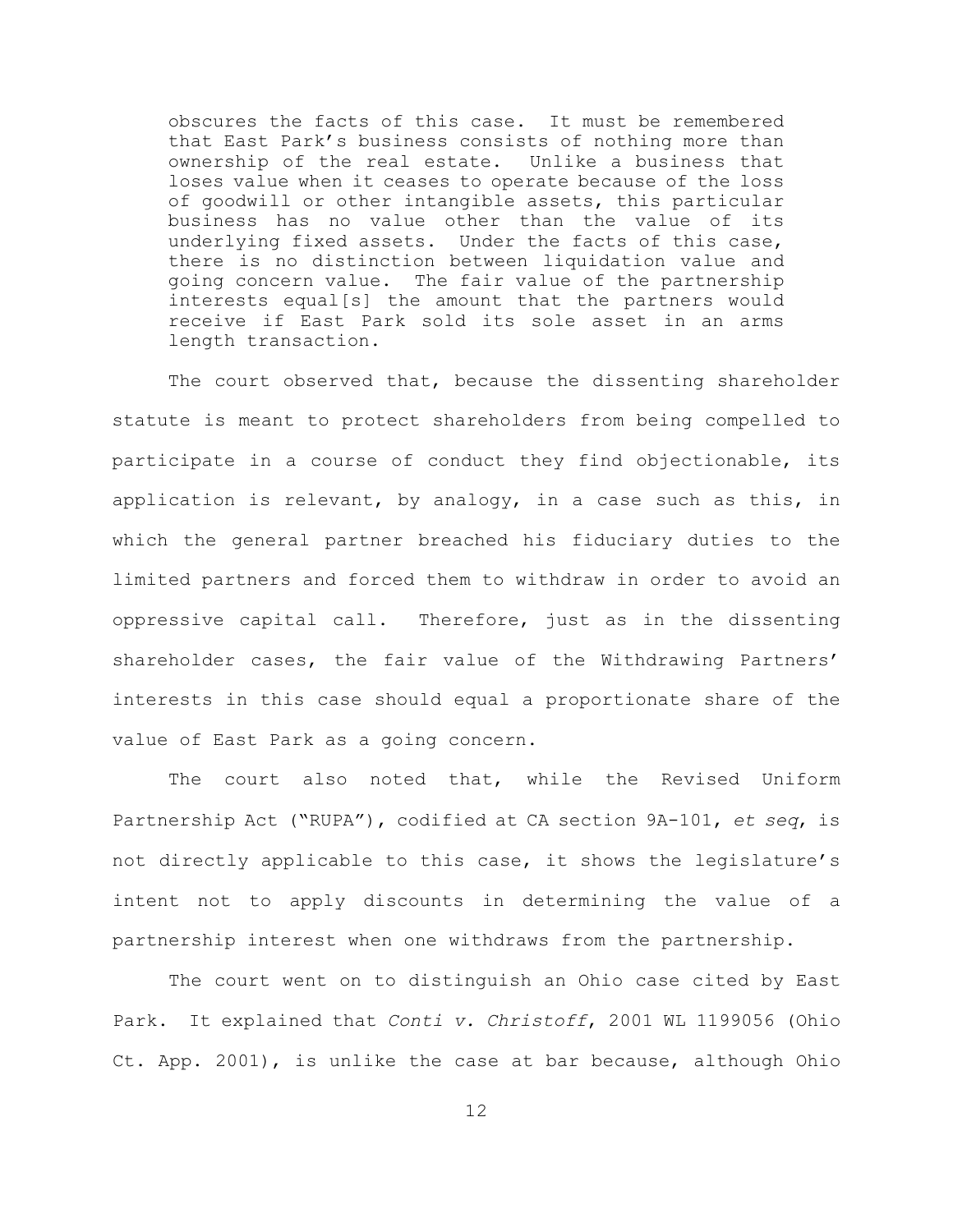has a statute identical to CA section 10-604, the Ohio trial court interpreted "fair value" by looking to another Ohio statute that employs the phrase "fair cash value." Because no Maryland statute includes such a phrase, and because Ohio's definition of fair cash value mirrors the definition of fair market value (which the court had already determined did not equal fair value), the court concluded that the *Conti* case was inapposite.

The court rejected East Park's assertion that lack of control and lack of marketability discounts should apply. It took into account that, in dissenting shareholder cases, the majority of states do not apply those discounts in determining fair value. The court observed that the Withdrawing Partners' interests would not be sold on the open market. It stated, "If the discounts were applied, the remaining partners would end up acquiring the interests of the withdrawing partners for less than they were worth if those interests had remained in the hands of the withdrawing partners." The Court concluded that, "under the circumstances of this case, it is not appropriate to apply such discounts in order to determine the value of the interests of the withdrawing partners under [CA section] 10-604." (Emphasis in original.) It therefore awarded the Withdrawing Partners the fair market value of East Park multiplied by their percentage interest  $(20.797%)$ , or \$3,045,431. $^6$ 

<sup>&</sup>lt;sup>6</sup>The court entered four separate judgments against East Park: \$1,789,200 in favor of Barbara Larkin; \$556,091 in favor of Valeere (continued...)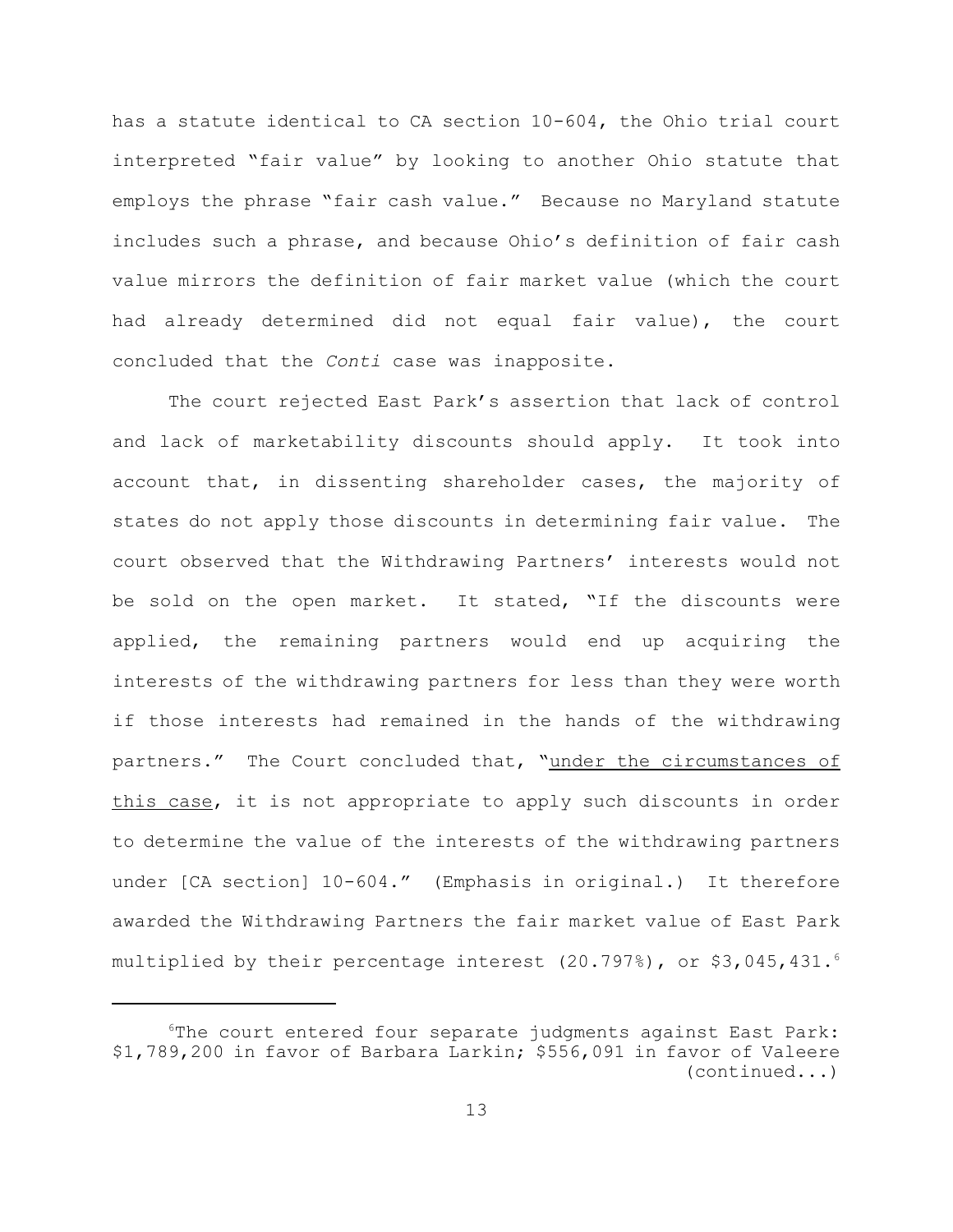Finally, the court turned to the Withdrawing Partners' request for prejudgment interest. It observed that, generally, the decision whether to award prejudgment interest is discretionary. Prejudgment interest will be awarded as a matter of right, however, when "an obligation to pay is certain, definite and liquidated by a specific date prior to judgment so that the withholding of payment deprives the creditor of the use of the money." The court found that the value of the Withdrawing Partners' interests was not ascertainable before trial and, because CA section 10-604 does not specifically provide for prejudgment interest, the Withdrawing Partners were not entitled to it.

After judgment was entered, on April 13, 2005, the parties executed a "Stipulation, Agreement and Consent Regarding Judgment," in which East Park agreed that the fair value of the Withdrawing Partners' interest was at least \$969,022 (resulting from use of the assessed value of Park 97 and application of lack of marketability and minority discounts); and that it would pay that amount, plus interest from the date of judgment, to the Withdrawing Partners.

We shall include additional facts as necessary to our discussion of the issues.

# **STATUTORY FRAMEWORK**

 $6(\ldots \text{continued})$ 

Sass; \$466,765 in favor of the Charles L. Helferstay Trust; and \$233,375 in favor of Rosemary Krupnick. The judgments total \$3,045,431.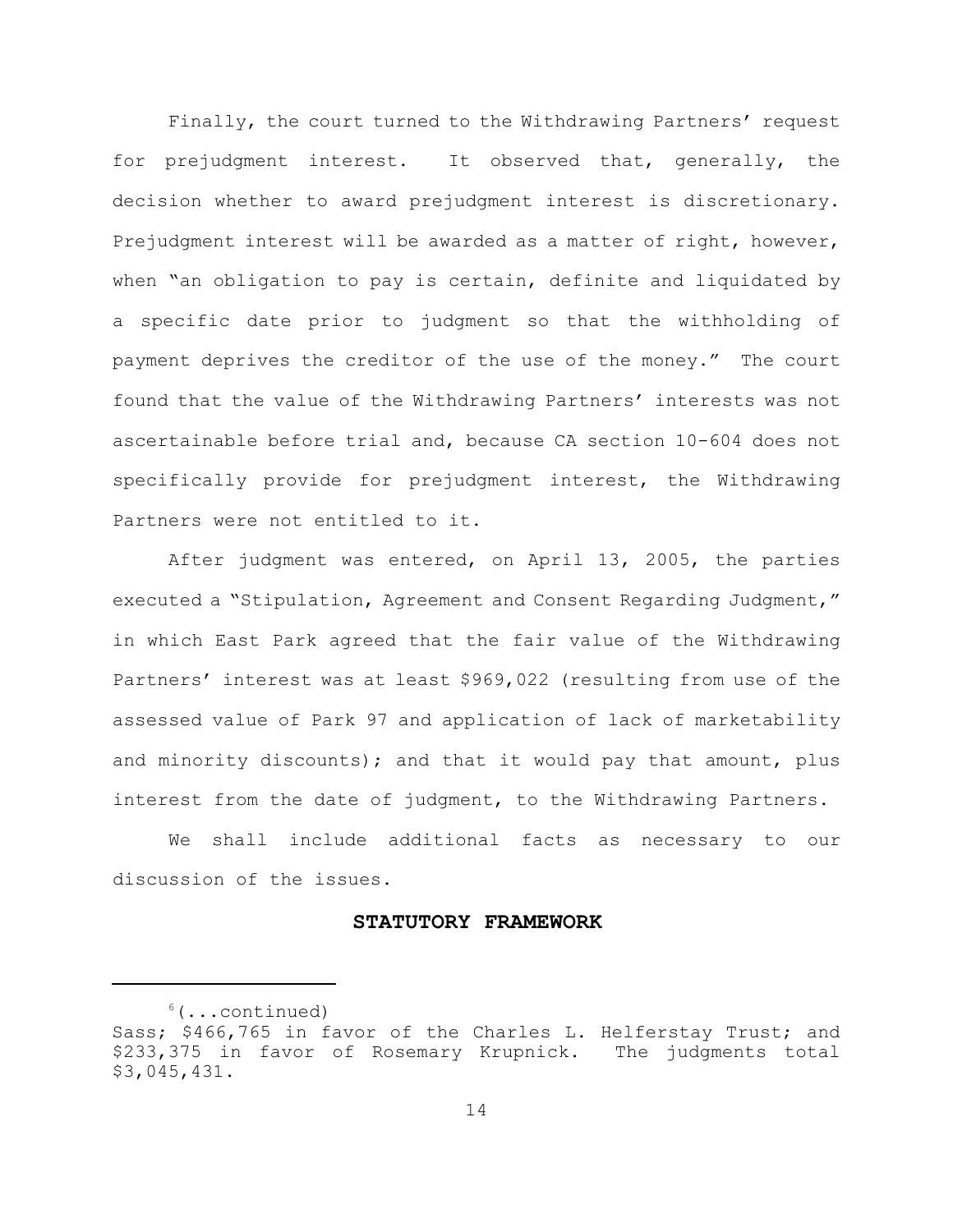In Maryland, prior to 1981, the Uniform Partnership Act ("UPA") governed all partnerships, whether general or limited, when no partnership agreement was in place. CA § 9-101 *et seq.* In 1981, the General Assembly enacted the Revised Uniform Limited Partnership Act ("RULPA"), which took effect in 1982. *See* 1981 Md. Laws, ch. 801 (codified at CA § 10-101 *et seq*.). The provisions of the UPA still applied to limited partnerships, unless inconsistent with or modified by the RULPA. CA § 10-108.

In 1997, the General Assembly enacted the RUPA, which was phased in so as to completely replace the UPA as of January 1, 2003. 1997 Md. Laws, ch. 654.<sup>7</sup>

The law that governs this case is the UPA, unless inconsistent with or modified by the RULPA. *Della Ratta, supra*, 382 Md. at 568. Because only the RULPA addresses the right of a limited partner to withdraw from the partnership and receive "fair value" for his or her partnership interest, it is only that law with which we are directly concerned.

Specifically, the RULPA provides, at CA section 10-603(b):

A limited partner may withdraw on not less than 6 months' prior written notice to each general partner at the general partner's address on the books of the limited partnership if the following conditions are met: (1) The limited partnership was formed before October 1, 1998;

<sup>&</sup>lt;sup>7</sup>In 2001, the Commissioners on Uniform State Laws promulgated a new version of the ULPA, which has not been adopted in Maryland.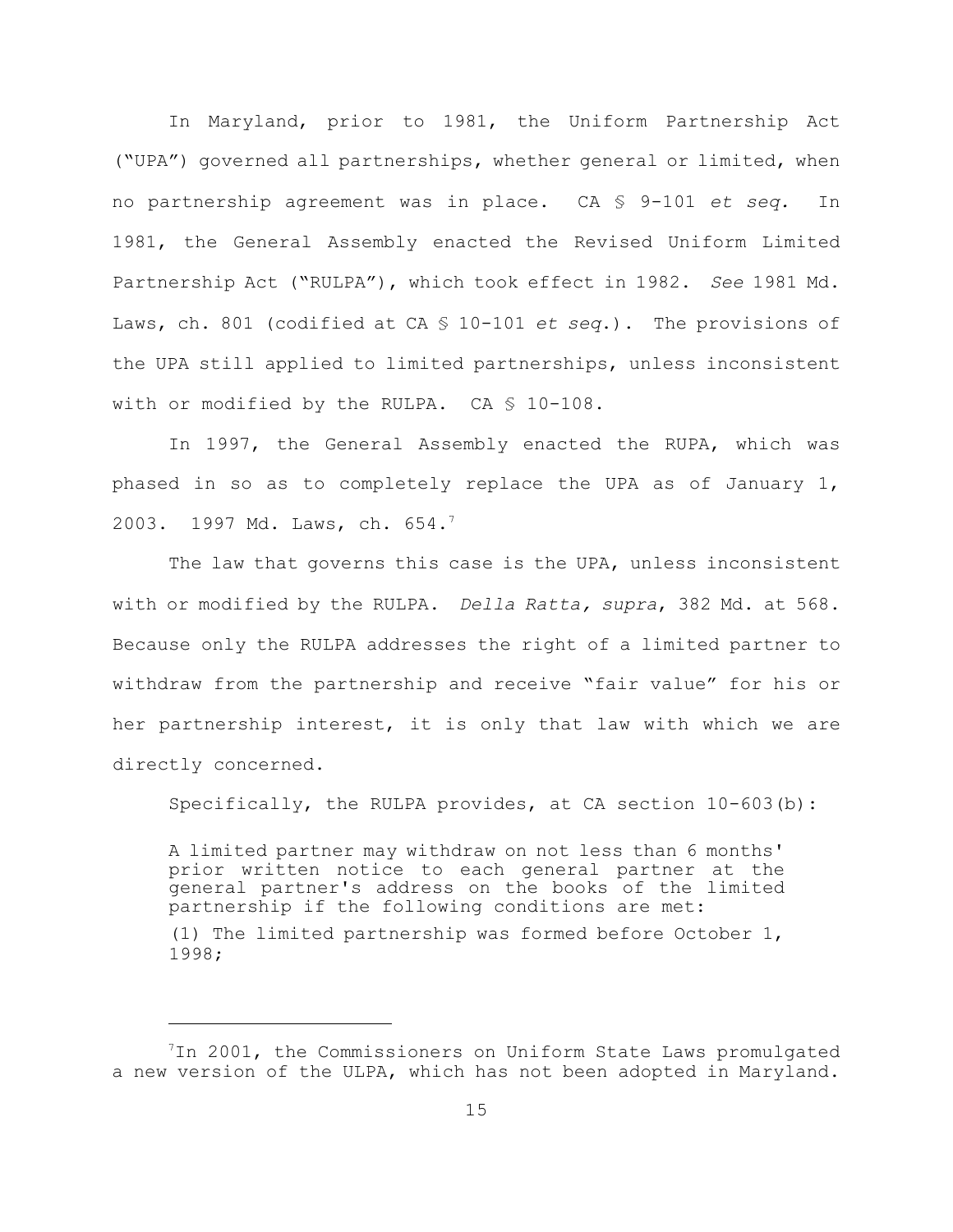(2) On October 1, 1998, the partnership agreement of the limited partnership did not specify in writing the time or the events on the occurrence of which a limited partner may withdraw or a definite time for the dissolution and the winding up of the limited partnership; and (3) The limited partnership did not amend its partnership agreement on or after October 1, 1998 to specify in writing the time or the events on the occurrence of which a limited partner may withdraw or a definite time for the dissolution and winding up of the limited partnership.

The RULPA further provides, at CA section 10-604:

Except as otherwise provided in this subtitle, on withdrawal any withdrawing partner is entitled to receive any distribution to which the partner is entitled under the partnership agreement and, if not otherwise provided in the partnership agreement, *the partner is entitled to receive, within a reasonable time after withdrawal, the fair value of the partner's partnership interest in the limited partnership as of the date of withdrawal*, based on the partner's right to share in distributions from the limited partnership.

(Emphasis added.)

"Fair value" is not defined in the RULPA, and no Maryland case addresses the meaning of the phrase in the context of limited partnerships. The only direct guidance on the subject is the observation of the Court of Appeals *in this case*, that "[h]armonized, [CA sections] 10-603 and 10-604 essentially allow a partner to 'cash out' his or her equity before the partnership terminates." *Della Ratta, supra*, 382 Md. at 576.

The phrase "fair value" appears in three sections of the Corporations and Associations Article that concern dissenting shareholders. *See* CA §§ 2-602, 3-106, 3-202. As noted above, when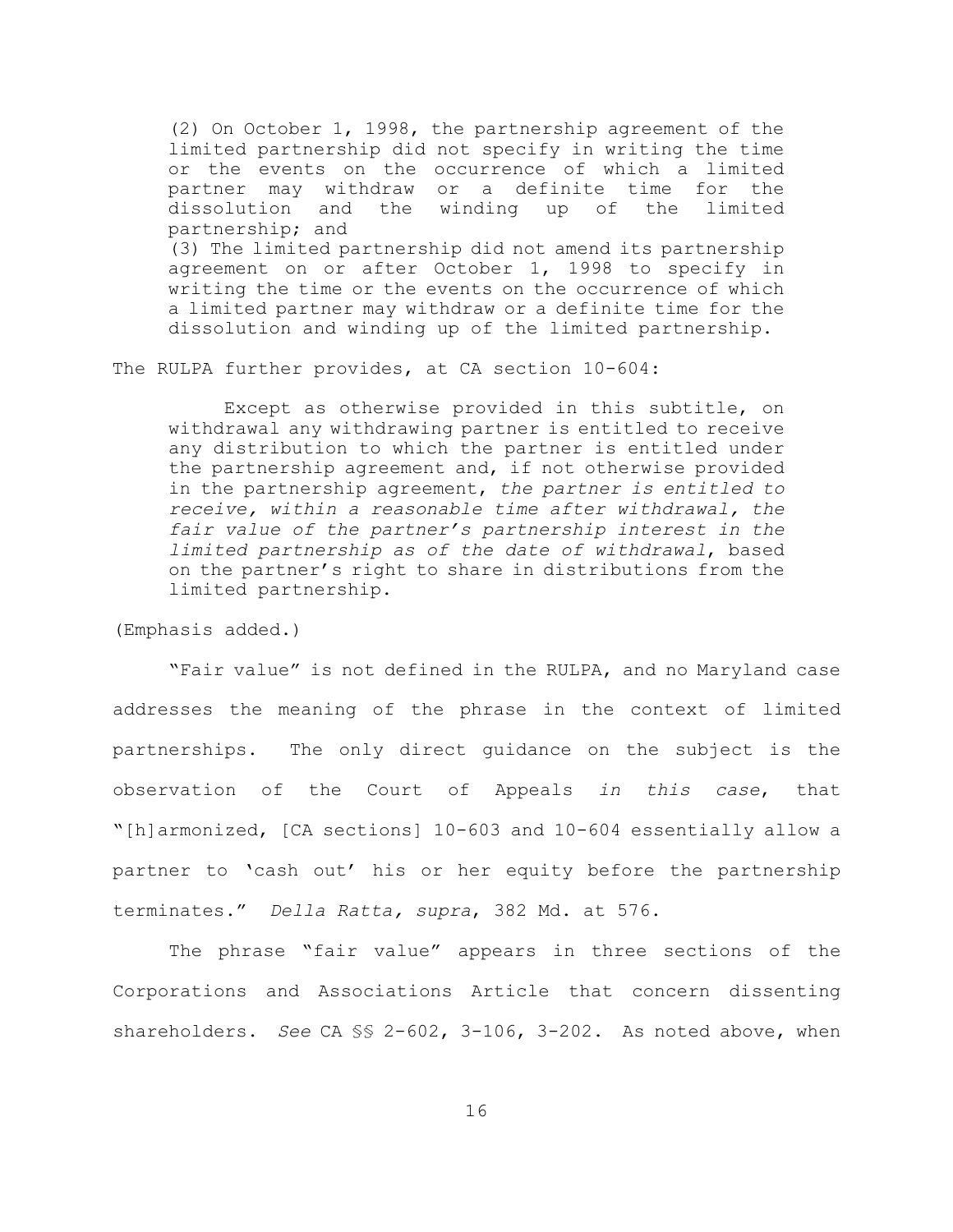a corporation undergoes certain fundamental change, a dissenting shareholder who meets certain requirements has the right to receive the "fair value" of his or her shares. The Maryland appellate courts have not considered whether discounts should be applied in dissenting shareholder cases. The majority of states that have considered the issue have concluded that discounts do not apply. *See Lawson Mardon Wheaton, Inc. v. Smith*, 160 N.J. 383, 401 (1999) (observing that "equitable considerations have led the majority of states and commentators to conclude that marketability and minority discounts should not be applied when determining the fair value of dissenting shareholders' stock"); *Friedman v. Beway Realty Corp.*, 87 N.Y.2d 161, 170 (1995) (noting that "a minority discount has been rejected in a substantial majority of other jurisdictions"); *see also* 2 AMERICAN LAW INSTITUTE, PRINCIPLES OF CORPORATE GOVERNANCE: ANALYSIS AND RECOMMENDATIONS § 7.22(a) (1994 & Supp. 2005) (stating that fair value "should be the value of the [dissenting shareholders'] proportionate interest in the corporation, without any discount for minority status or, absent extraordinary circumstances, lack of marketability"); MODEL BUS. CORP. ACT  $$13.01(4)$  (2003) (stating that "fair value means the value of the corporation's shares determined . . . without discounting for lack of marketability or minority

status").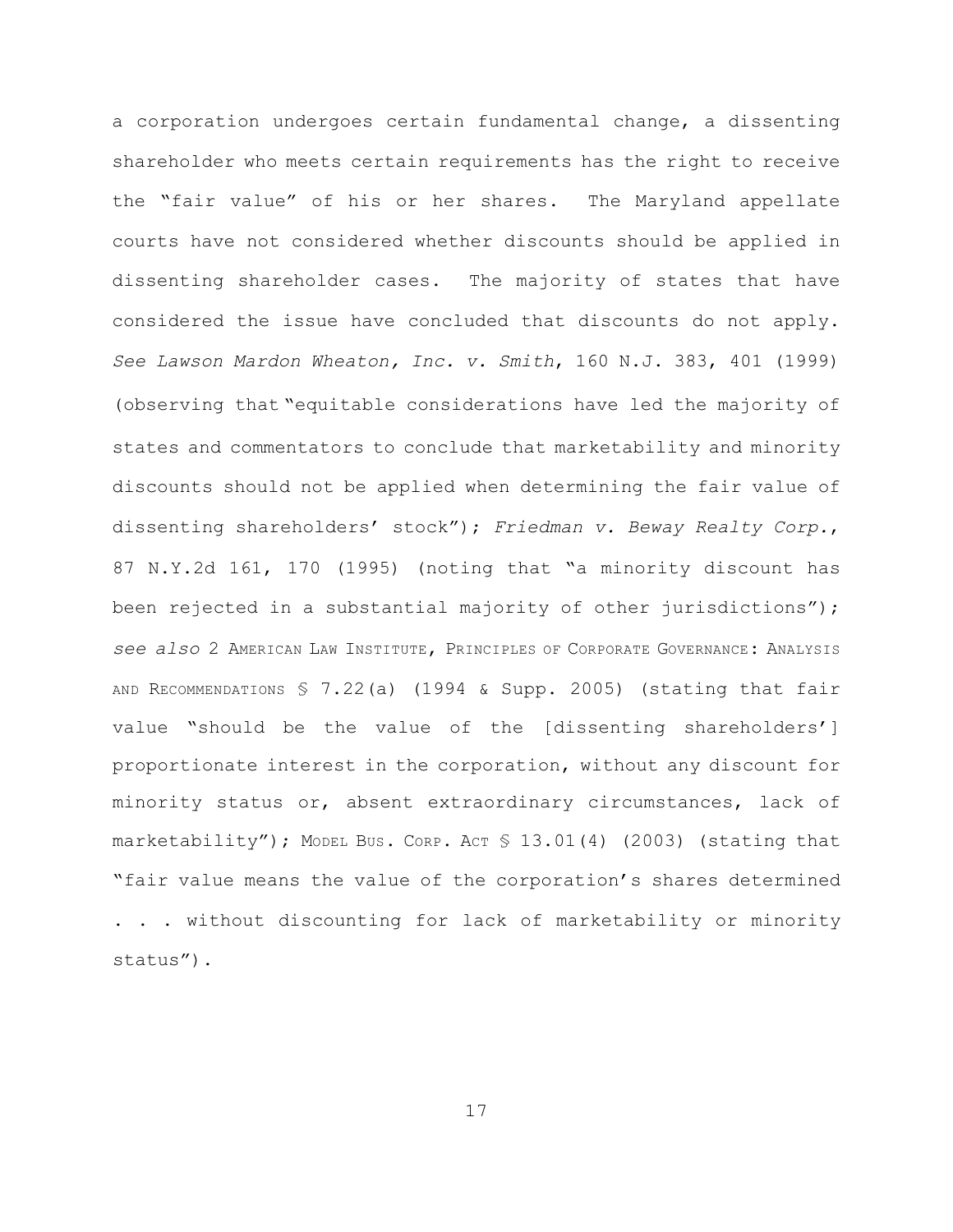Finally, the RUPA, which does not apply to this case but may provide some guidance, states that when a partner is "dissociated" from a partnership,

[t]he buyout price of [his or her] interest is the amount that would have been distributable to the dissociating partner . . . if, on the date of dissociation, the assets of the partnership were sold at a price equal to the greater of the liquidation value or the value based on a sale of the entire business as a going concern without the dissociated partner and the partnership were wound up as of that date.

CA § 9A-701(b).

## **DISCUSSION**

### **I.**

East Park's principal contention on appeal is that the circuit court erred as a matter of law in calculating the fair value of the Withdrawing Partners' interests by multiplying the fair market value of East Park by their percentage interests. It argues that the court essentially "liquidated East Park on paper," contrary to the Maryland caselaw holding that partnership interests should be valued as though the partnership were a going concern. While East Park does not argue that the circuit court should have used a fair market value analysis in valuing the Withdrawing Partners' interests, it argues that the court should have applied the minority and marketability discounts that are pertinent to a fair market value analysis.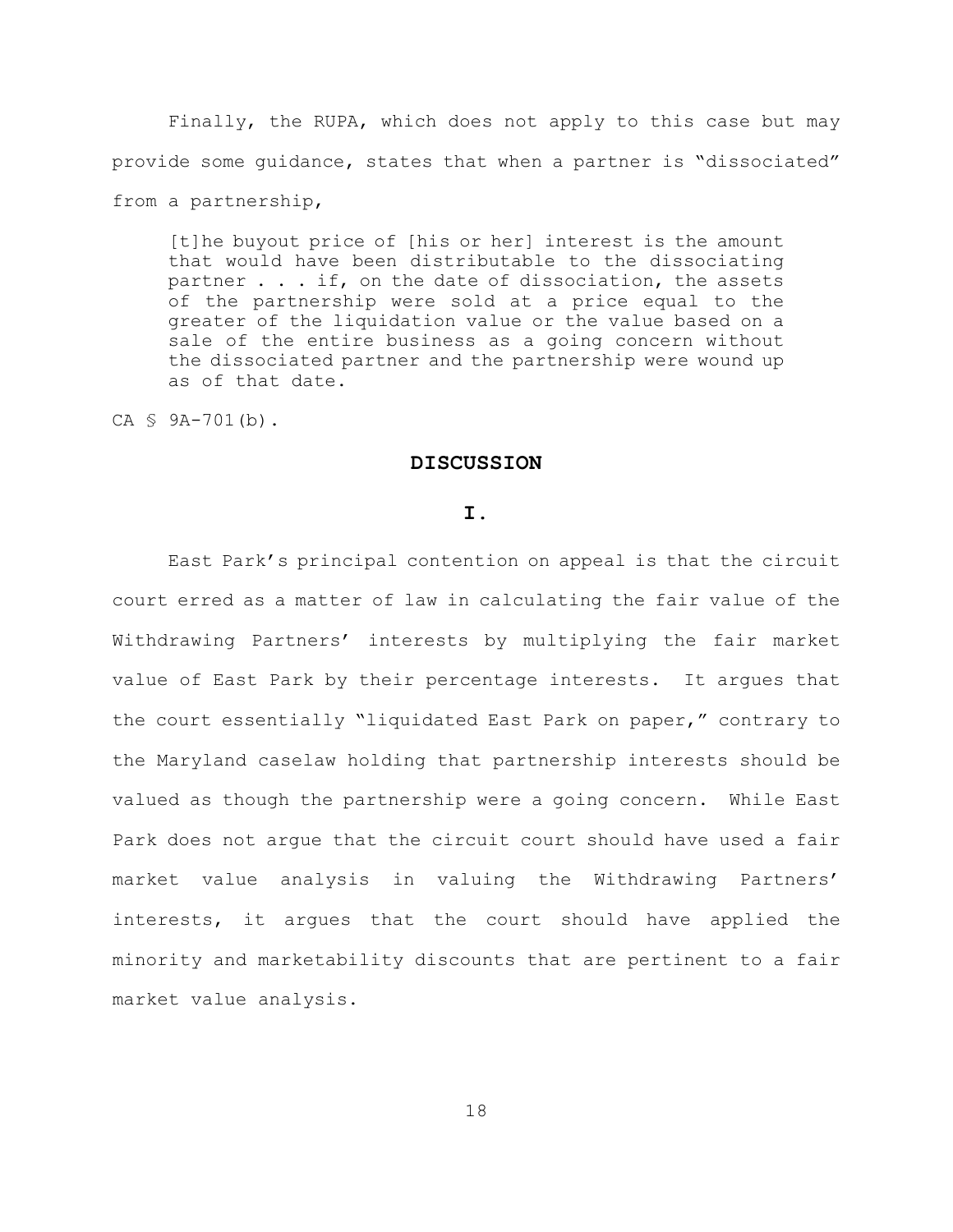East Park further maintains that the dissenting shareholder cases offer a poor analogy to this case because corporation law, unlike partnership law, allows shareholders to receive the fair value of their shares only when the corporation undergoes a fundamental change. Limited partners, on the other hand, may withdraw at any time, provided they meet the requirements of CA section 10-603. East Park argues, "This fundamental disconnection between [CA] Section 10-604 and the purpose of Objecting Stockholder Statutes, makes the philosophical underpinning for the statutory phrase 'fair value' different for each."

The Withdrawing Partners respond that the circuit court did not liquidate East Park on paper; rather, it valued the partnership as a going concern, and then awarded the Withdrawing Partners their pro-rata share of that total. They argue that fair value does not mean fair market value and that the dissenting shareholder cases are the most relevant authority on the subject of fair value. They maintain that the purpose of CA section 10-603 is the same as that of the dissenting shareholder statutes - to protect individuals from being forced to engage in a course of conduct they find objectionable - and that, in both situations, the entity is purchasing the interest of the individuals. For the same reasons discounts are not appropriate in those cases, they are not appropriate here.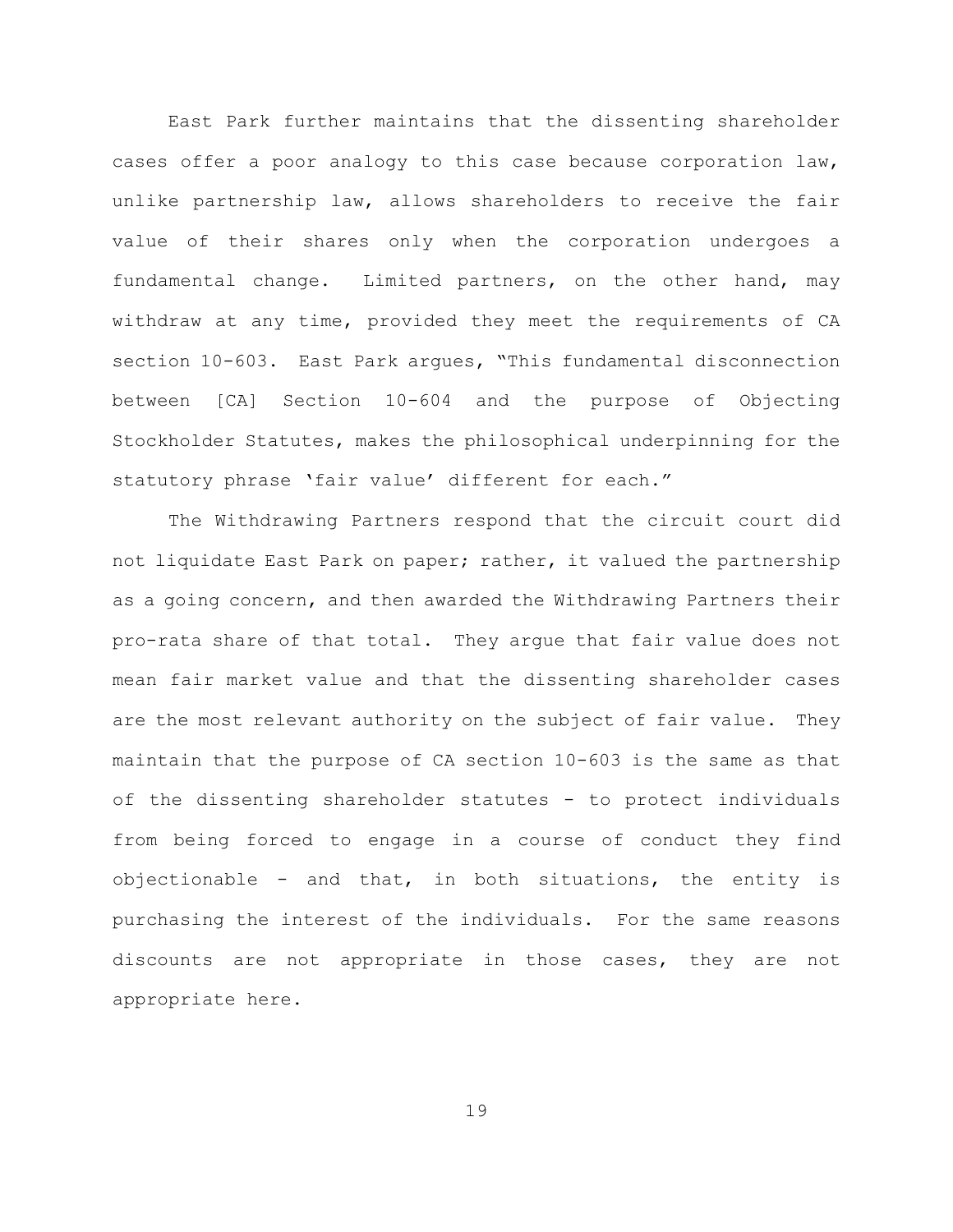The Withdrawing Partners point out that, while the RUPA does not govern the case at bar, it is noteworthy nonetheless that it does not allow for discounts when a partner dissociates. They maintain that the RUPA "reflects the legislature's current view of how to fairly determine the price to be paid a withdrawing partner," and this is relevant to the meaning of fair value in CA section 10-604.

 The Withdrawing Partners further respond that the circuit court did not refuse to apply discounts as a matter of law, but determined that, under the facts of this case, discounts were not appropriate. They argue, "A proper reading of [the circuit court's opinion] is that [the court] considered the application of discounts, reviewed the appellate decisions from other jurisdictions, and found those decisions that did not favor the application of discounts in cases such as this to be persuasive." Because the court considered the dissenting shareholder cases from other states, the RUPA, and the expert testimony on fair value, its decision was supported by competent and material evidence.

We agree with the Withdrawing Partners that the "fair value" of a limited partner's interest is a question of fact to be decided by the trier of fact. The phrase is not defined in the Maryland Code, and the session laws note that "the determination of the fair value of the withdrawing partner's interest may be difficult." 1981 Md. Laws, ch. 801. Discounts should be considered, but not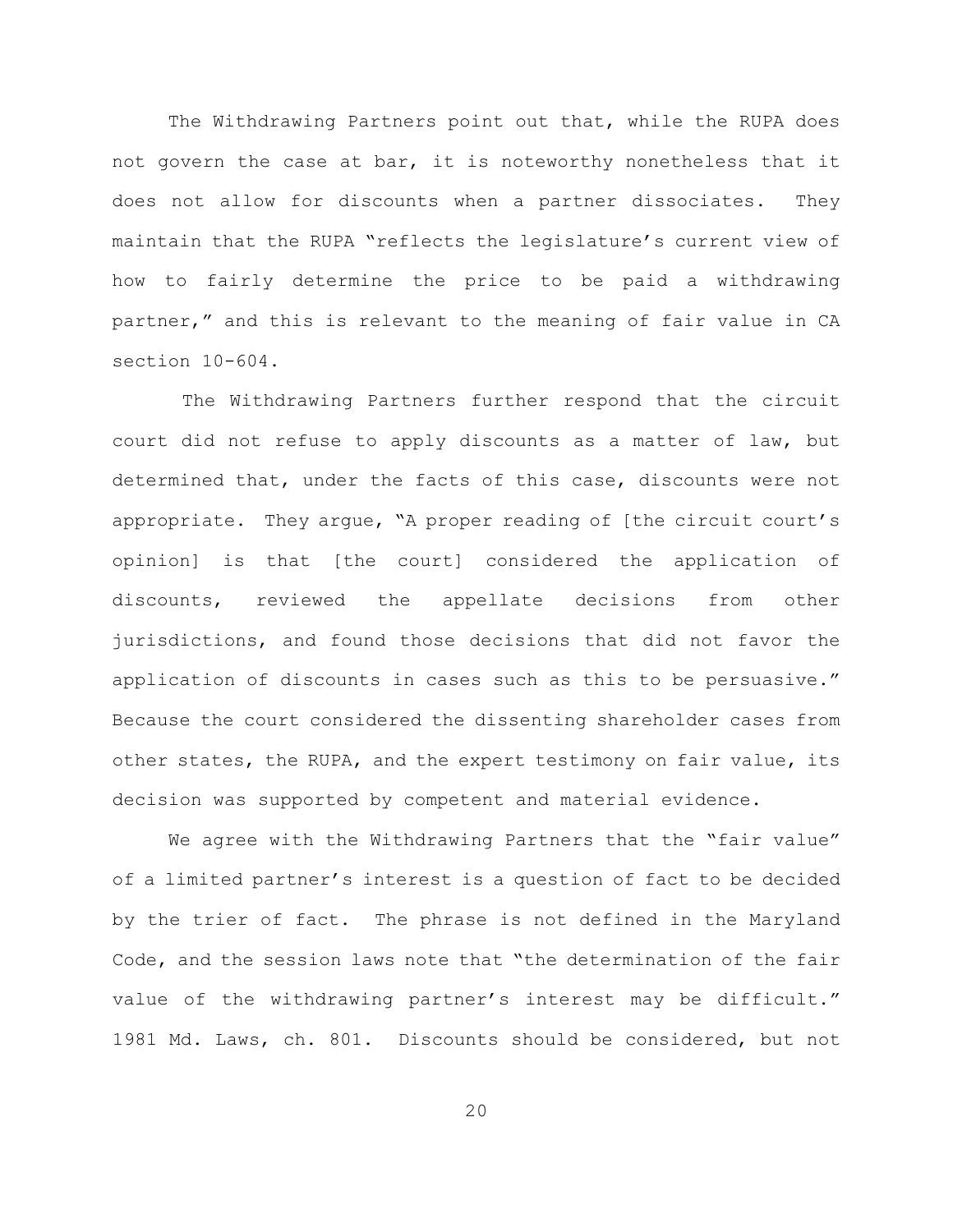necessarily applied, in arriving at fair value. Had the General Assembly used the phrase "fair market value," which appears throughout the Code and is a well-defined concept, we might hold otherwise. We think, however, that the legislature used "fair value" in order to leave particular valuation decisions, such as the application of discounts, up to the courts. Our conclusion is in line with Maryland's dissenting shareholder cases holding that the method used in determining the fair value of shares is specific to each case. *See Warren, supra*, 220 Md. 478; *Am. Gen. Corp., supra*, 171 Md. 629. Therefore, we shall review the circuit court's valuation decision for clear error. *Liberty Mut. Ins. Co.*, 154 Md. App. 604, 609 (2004).

The circuit court's fair value finding was supported by competent and material evidence and, therefore, was not clearly erroneous. *See Cannon v. Cannon*, 156 Md. App. 387, 404, *aff'd*, 384 Md. 537 (2004) (explaining clearly erroneous standard). Expert testimony, which the court credited, established that the fair market value of Park 97, East Park's only asset, was \$19,500,000; the going concern value of East Park was \$14,643,606; and the aggregate fair value of the Withdrawing Partners' interests was \$3,045,431. East Park did not present any expert witness testimony on the fair market value of Park 97. Further, the circuit court apparently did not find the testimony of East Park's expert, Mr. Charkatz, to be persuasive on the question of fair value. Mr.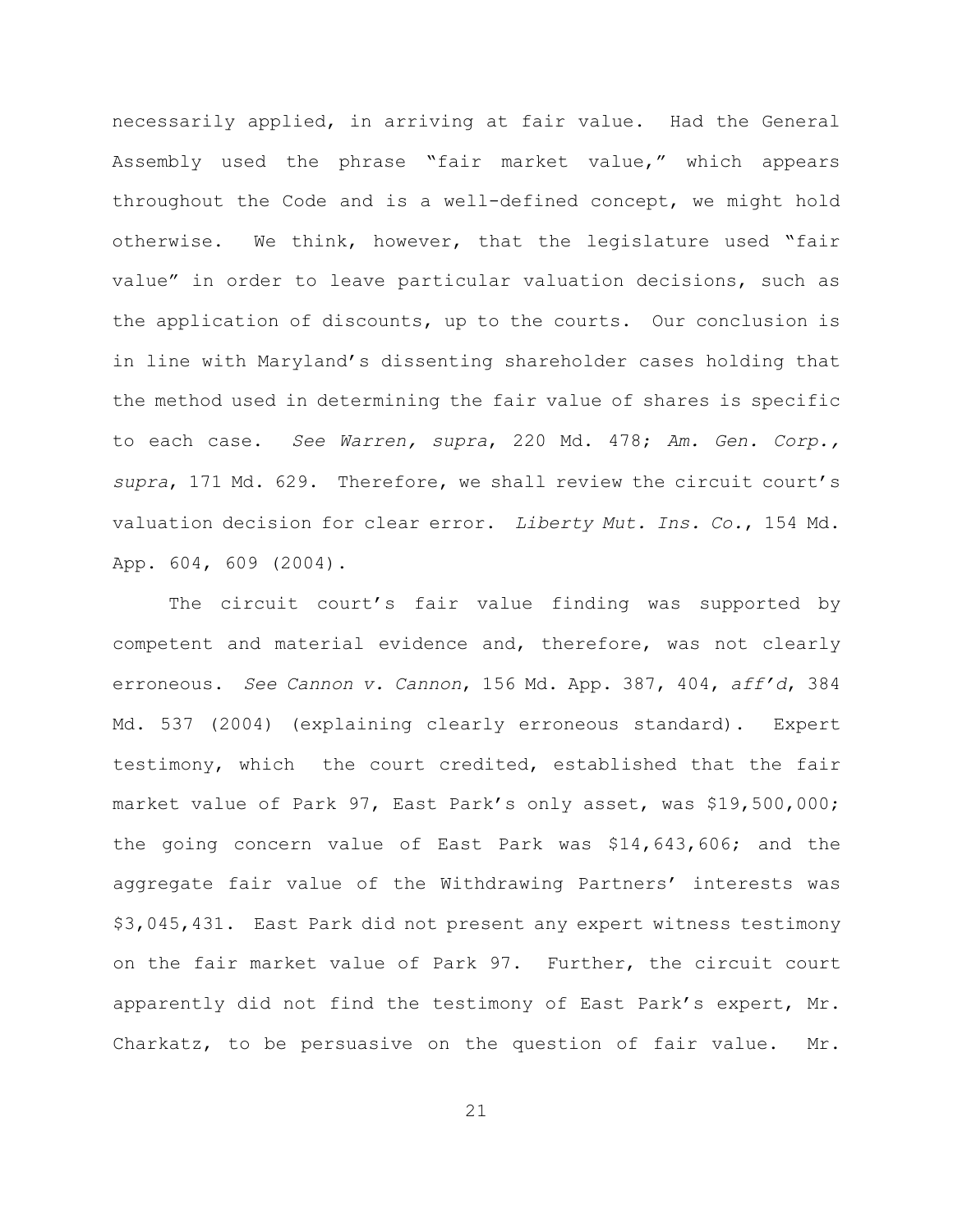Charkatz testified that he was not familiar with CA section 10-604, and essentially equated fair value with fair market value.

Mr. Bavis's testimony as to fair value, which the circuit court adopted, is supported by the caselaw on the question of fair value, which we shall now discuss.

First, although we agree with East Park that the partnership entity should be valued as a going concern, *see Warren, supra*, 220 Md. at 483, we do not agree that the circuit court failed to do this and improperly "liquidated East Park on paper." When a partnership is liquidated, or "wound up," its assets are sold, its debts are paid, and any surplus is distributed to the partners in proportion to their partnership interests. *See* CA § 9A-807. The partners do not receive the value of certain assets, including future income potential, that they might have received had the partnership entity been sold as a going concern. In some cases, however, the partnership's liquidation value and its going concern value may be exactly the same.

In this case, East Park has but one partnership asset - the Park 97 shopping center. The going concern value thus was based solely on the fair market value of Park 97, and the partnership's cash and liabilities. Because the shopping center could continue to produce income even in a liquidation, East Park's going concern value and its liquidation value might be the same.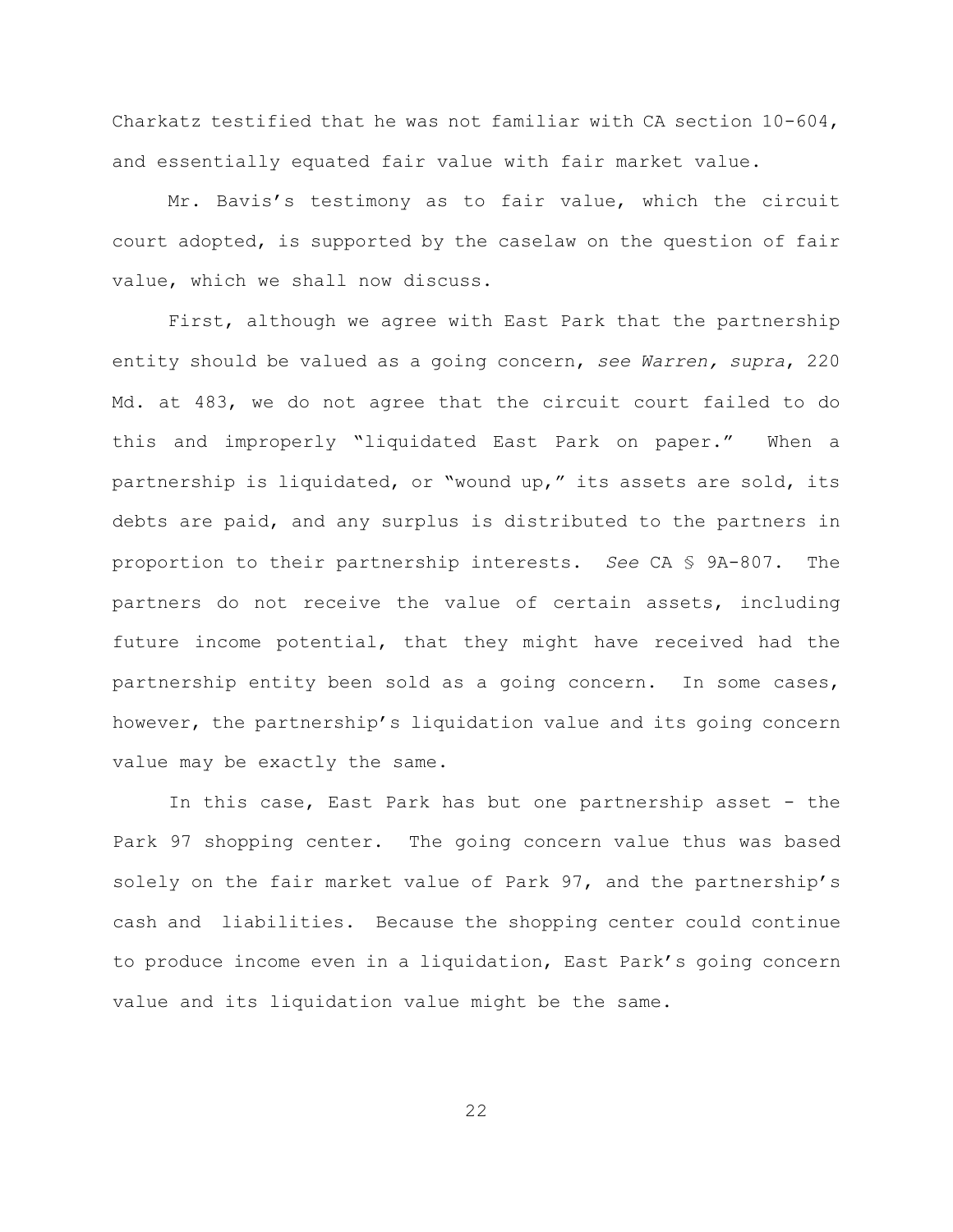While East Park relies heavily upon *Creel, supra*, 354 Md. 77, that case does not mandate that a partner who withdraws from an ongoing partnership may never receive the same distribution he would have had the partnership been liquidated. It simply holds that, when a partner leaves, he may not demand that the partnership actually be liquidated. In fact, in *Creel*, the representative of the deceased partner's estate received approximately what she would have received had a liquidation occurred, because the partnership did not possess any intangible assets. Although East Park argues that the circuit court in this case improperly liquidated the partnership on paper, it fails to appreciate that, just as in *Creel*, East Park's going concern value did not differ from its liquidation value. While the Withdrawing Partners may have received the same amount of money they would have received in a liquidation of East Park, that does not mean that they did not receive the value of their interests in East Park as a going concern.

Second, East Park's arguments in favor of discounting the partnership interests are not persuasive. As the Court of Appeals observed in this very case, CA sections 10-603 and 10-604 allow a limited partner to "cash out" his or her equity in the partnership before the partnership terminates. The payment upon withdrawal under CA section 10-604 "would be paid by the partnership, not by a third-party purchaser or individual partners." *Della Ratta,*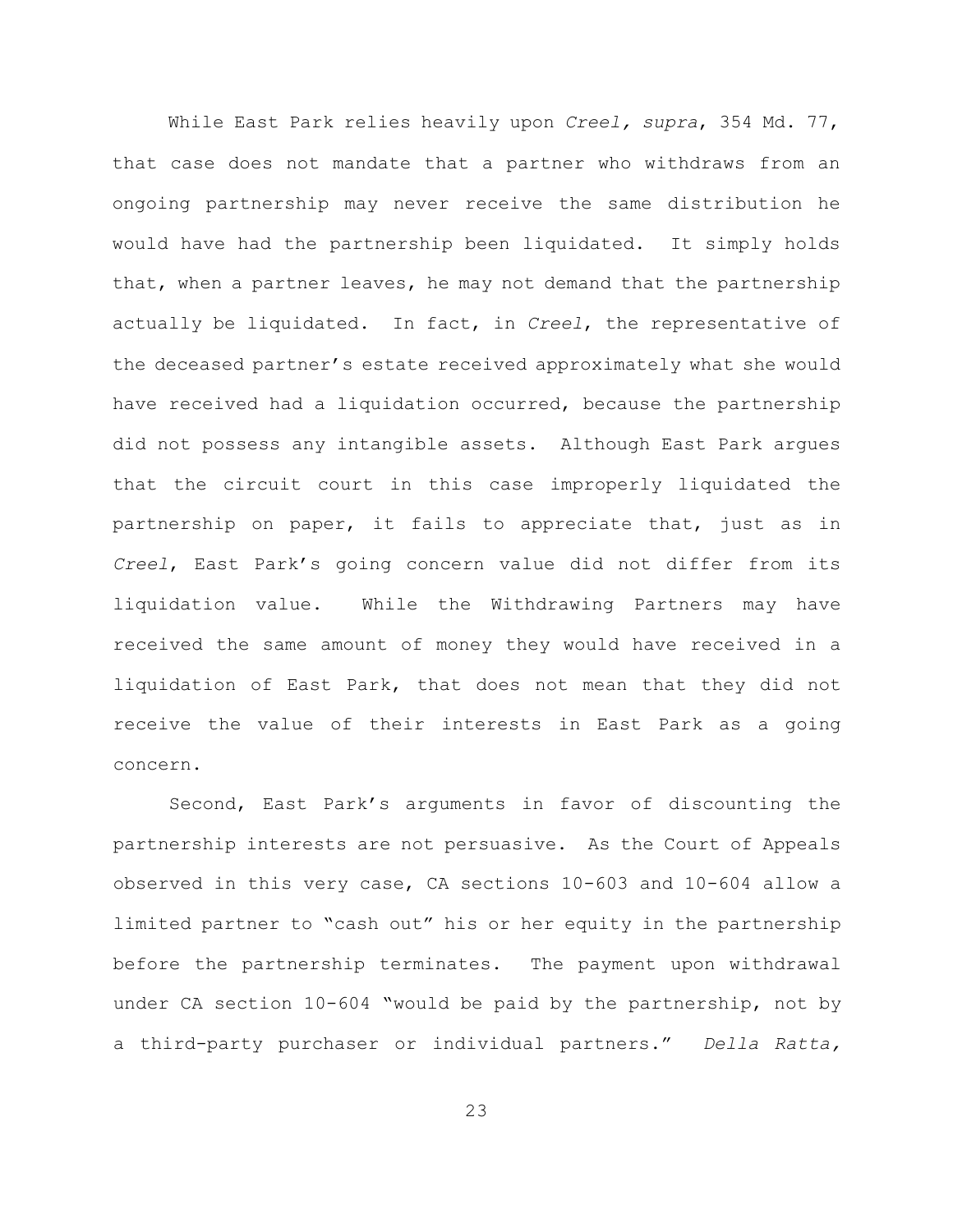*supra*, 382 Md. at 576. In other words, CA section 10-604 contemplates that a withdrawing partner's interest will not be sold on the open market but rather will be absorbed by the partnership entity.

The dissenting shareholder cases from states that do not apply discounts for minority and lack of marketability recognize this distinction. For instance, the Montana Supreme Court has explained that

[a]pplying a discount is inappropriate when the shareholder is selling her shares to a majority shareholder or to the corporation. The sale differs from a sale to a third party and, thus, different interests must be recognized. When selling to a third party, the value of the shares is either the same as or less than it was in the hands of the transferor because the third party gains no right to control or manage the corporation. However, a sale to a majority shareholder or to the corporation simply consolidates or increases the interests of those already in control. Therefore, requiring the application of a minority discount when selling to an "insider" would result in a windfall to the transferee.

*Hansen v. 75 Ranch Co.*, 288 Mont. 310, 325 (1998). *See also Arnaud v. Stockgrowers State Bank of Ashland*, 268 Kan. 163, 169-70 (2000) (holding that minority and marketability discounts do not apply when the purchaser is the corporation or a majority shareholder); *Brown v. Allied Corrugated Box Co.*, 91 Cal. App. 3d 477, 485-86 (1979) (same).

Furthermore, courts have recognized that "[t]he application of a discount to a minority shareholder is contrary to the requirement that the company be viewed as a 'going concern,'" *Cavalier Oil*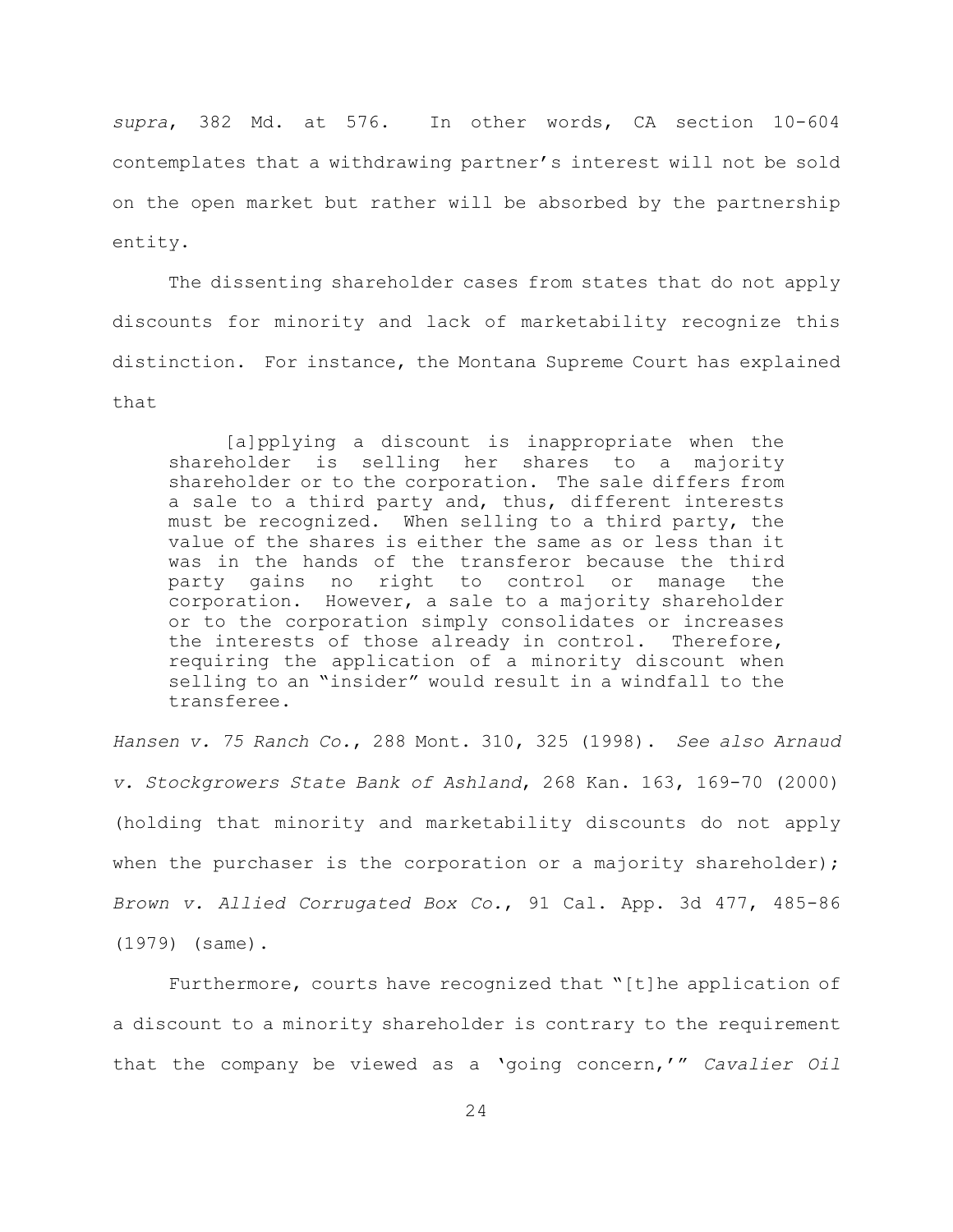*Corp. v. Hartnett*, 564 A.2d 1137, 1145 (Del. 1989), and that "the application of a minority discount . . . deprives minority shareholders of their proportionate interest in a going concern." *Pueblo Bancorporation v. Lindoe, Inc.*, 37 P.3d 492, 496 (Colo. App. 2001) (citing *Friedman, supra*, 87 N.Y.2d 161). This is so because the individuals are not receiving what they would have received had the entire entity been sold on the open market. Instead, they are receiving what they would have received had only *their* interests been sold, which is not what actually occurs. The Supreme Judicial Court of Maine observed:

The valuation focus under the appraisal statute is not the stock as a commodity, but rather the stock only as it represents a proportionate part of the enterprise as a whole. The question for the court becomes simple and direct: What is the best price a single buyer could reasonably be expected to pay for the firm as an entirety? The court then prorates that value for the whole firm equally among all shares of its common stock.

*In re Valuation of Common Stock of McLoon Oil Co.*, 565 A.2d 997, 1004 (Me. 1989).

We disagree with East Park's position that the dissenting shareholder cases offer a poor analogy to the withdrawal of a limited partner. That shareholders may withdraw only under certain circumstances, but limited partners may withdraw at any time, makes no difference in our analysis. In both situations, the individuals are exercising a statutory right to withdraw from an entity, and the entity is absorbing the interests of those individuals. *See* CA §§ 3-202, 10-604. Had the legislature intended to place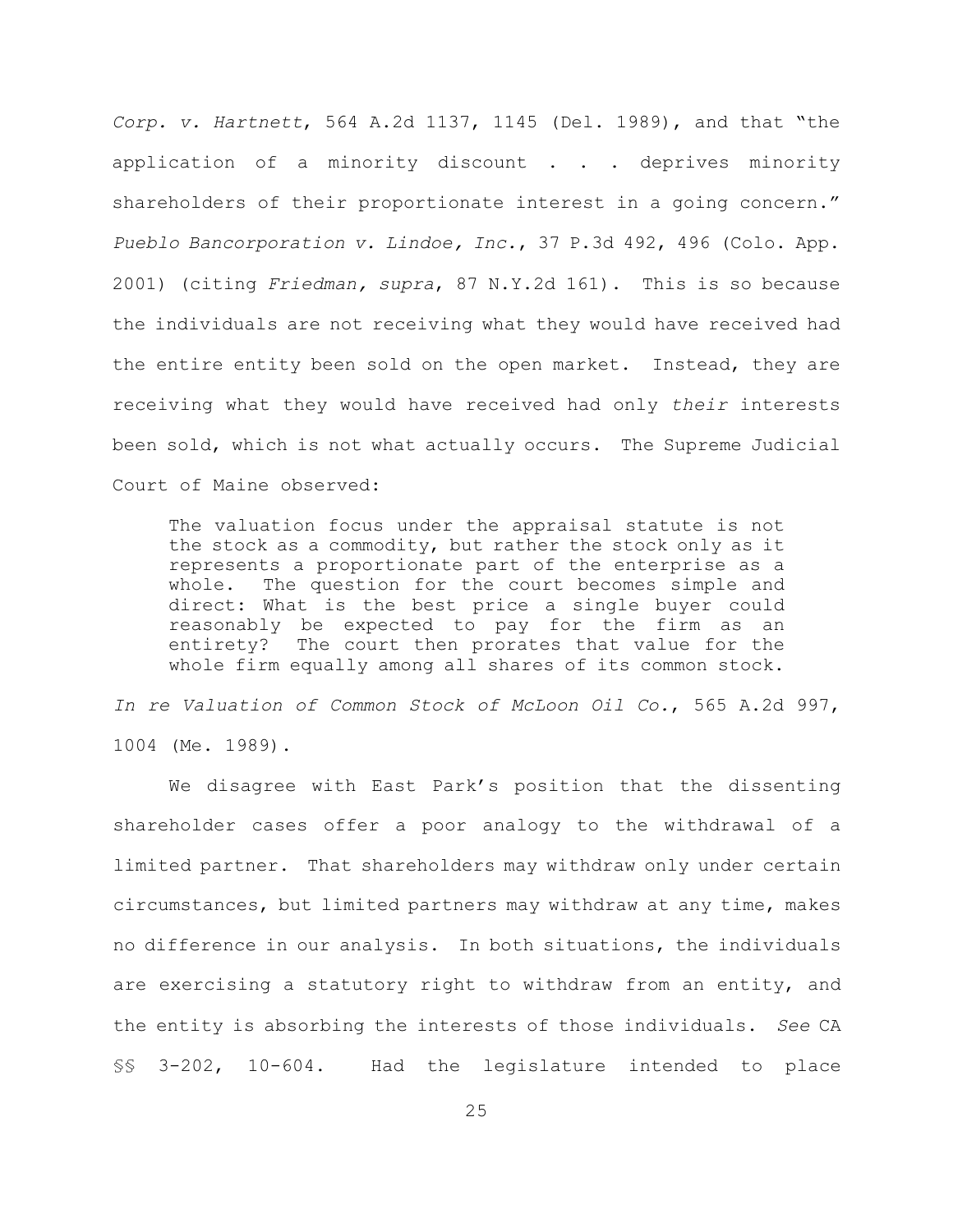restrictions on a limited partner's right to withdraw, it could have. The Withdrawing Partners should not be penalized for exercising their statutory rights.

East Park's argument is particularly unpersuasive given the facts of this case, *i.e.*, that the Withdrawing Partner's withdrew from the partnership because of Mr. Della Ratta's breach of fiduciary duties. As the circuit court explained, "[t]he aim of . . . the Dissenting Shareholder Statute is similar to [CA section] 10-604[,] that is, to 'cash out' the interests of the dissenting shareholders in order to avoid compelling the shareholders to participate in a corporate course they find objectionable. In the case at bar, [CA section] 10-604 has been invoked by [the Withdrawing Partners] for the same purpose."

The reasoning employed in dissenting shareholder cases is on point. The application of discounts is appropriate only under a fair market value analysis, that is, in determining what price a willing buyer would offer, and a willing seller would accept, on the open market. *See, e.g., Bern-Shaw Ltd. P'ship v. Mayor & City Council of Baltimore*, 377 Md. 277, 302-03 (2003). Here, the application of discounts would unjustly enrich the remaining partners of East Park because they would receive the distributions attributable to the Withdrawing Partners' interests; yet, as the circuit court aptly pointed out, "the remaining partners would end up acquiring the interest of the withdrawing partners for less than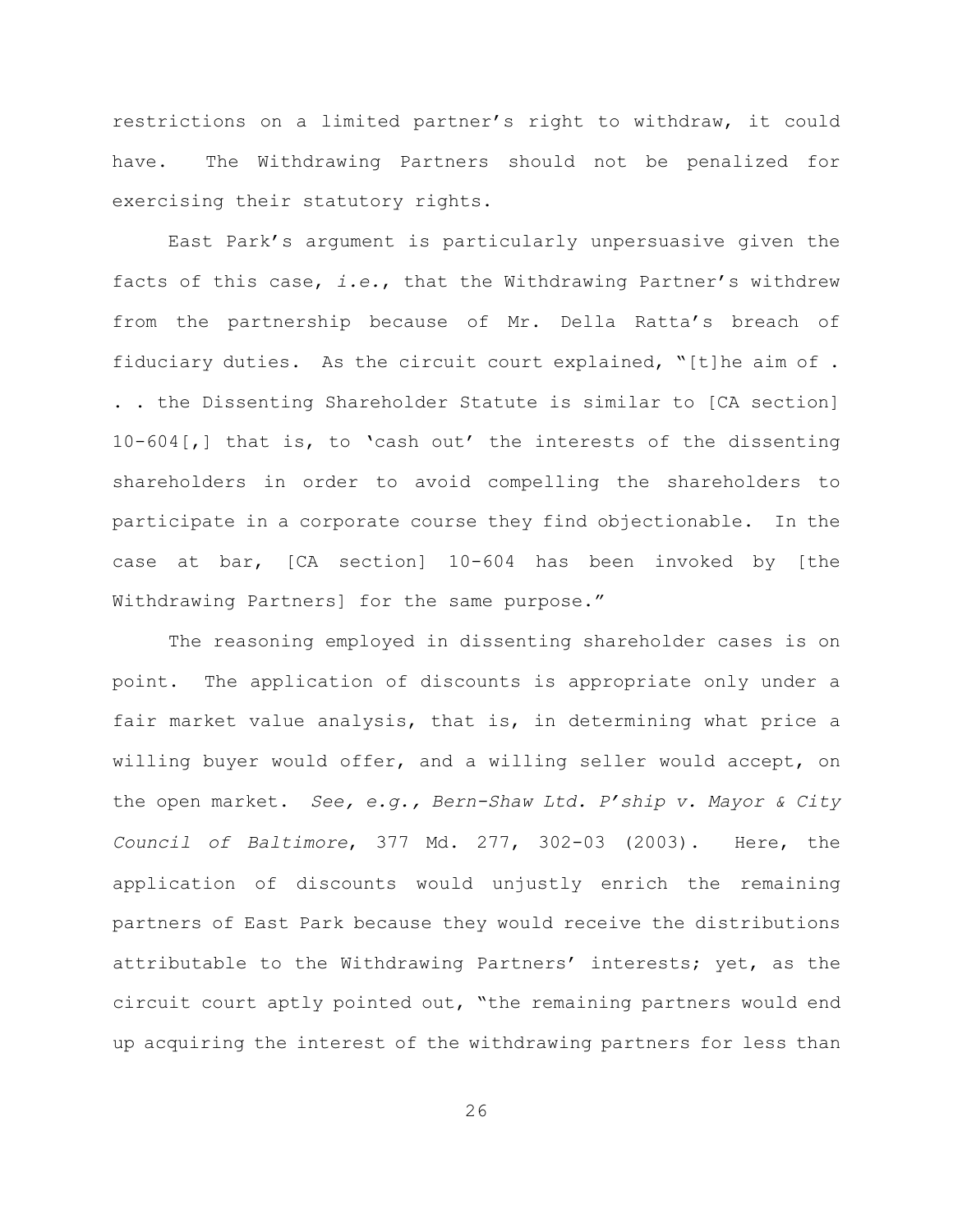they were worth if those interests had remained in the hands of the withdrawing partners."

Because no open market transaction takes place when a partner withdraws from a limited partnership, we hold that, ordinarily, discounts should not be applied. We also note that, under the RUPA, discounts should not be used. Accordingly, the circuit court did not err in its determination of the fair value of the Withdrawing Partners' interests in East Park.

### **II.**

East Park also contends that the circuit court committed reversible error when it barred Mr. Della Ratta's testimony about events that took place after the September 29, 2002 valuation date. Its attorney proffered that Mr. Della Ratta would have testified that Anne Arundel County would not agree to East Park's proposed realignment of East Park Drive, which is near Park 97; that WalMart had informed him that it intended to "go dark," meaning that it was going to vacate the premises but continue paying rent; and that percentage rent figures for certain other tenants, including Giant and Pizza Hut, were either flat or declining.

East Park argues that, although the Withdrawing Partners' interests were to be valued as of the date of withdrawal, Mr. Della Ratta's testimony on these points was relevant because it would discredit the Withdrawing Partners' experts' opinions about the value of East Park. It also argues that the Withdrawing Partners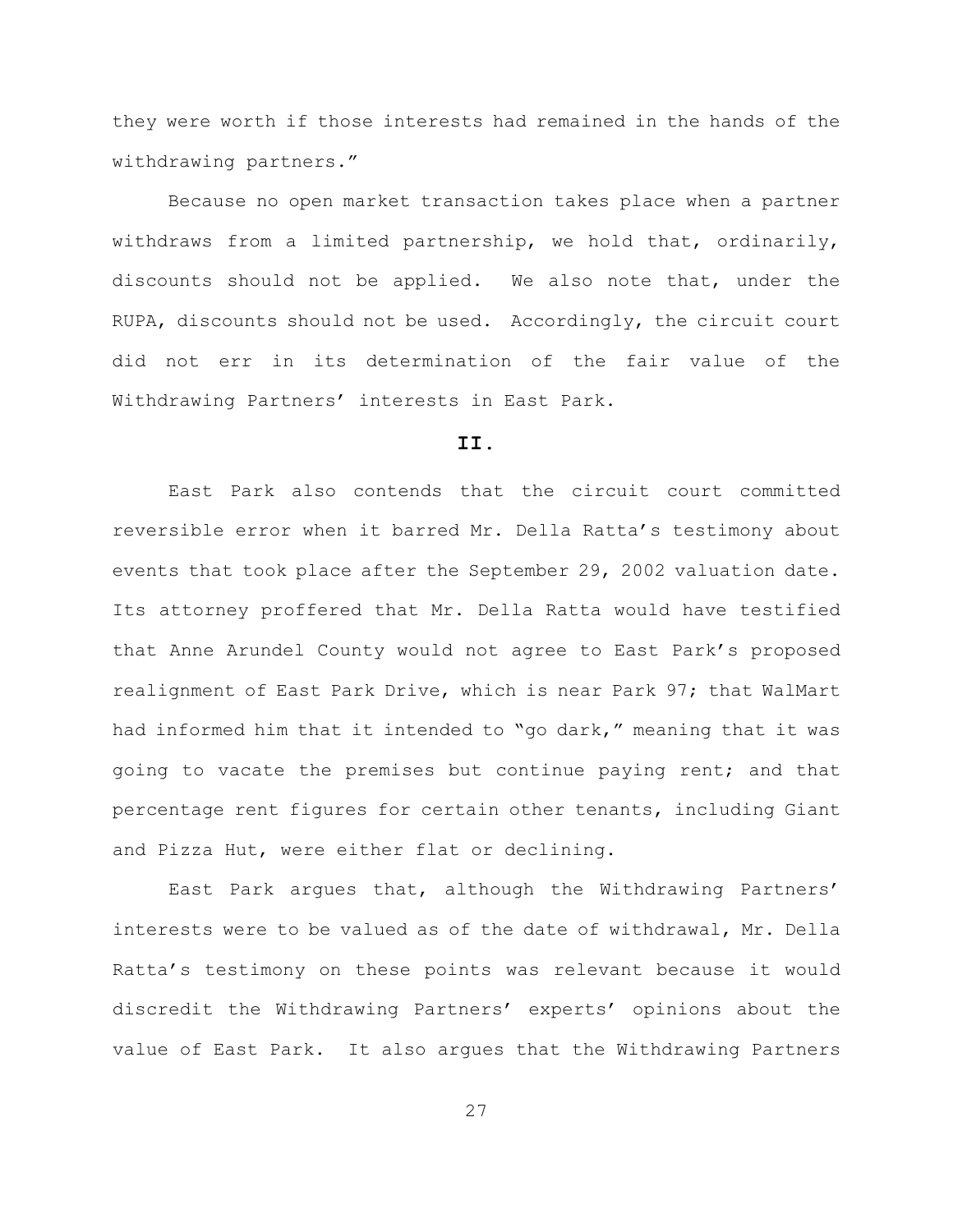opened the door to this testimony by taking the position that the application of discounts would create a windfall to East Park. In other words, they "created a situation in which the finder of fact became entitled to know whether there are actual reasons in the real world why the predicted 'windfall' might not be so certain to occur."

The Withdrawing Partners counter that "fair market value [of Park 97] is determined making reasonable assumptions based on facts known as of the valuation date and that facts and events that subsequently occur have no bearing on the fair market value as of the valuation date." They argue that because East Park has not shown that the court's rejection of the proffered testimony was "manifestly wrong" and "substantially injurious," the court did not abuse its discretion. Furthermore, the proffered testimony regarding the County's and WalMart's intentions was inadmissible hearsay.

The testimony proffered by East Park as to events that occurred after September 29, 2002, was not independently relevant, as CA section 10-604 expressly states that fair value is to be determined "as of the date of withdrawal." *See* Md. Rule 5-401 (defining relevant evidence as "evidence having any tendency to make the existence of any fact *that is of consequence to the determination of the action* more or less probable than it would be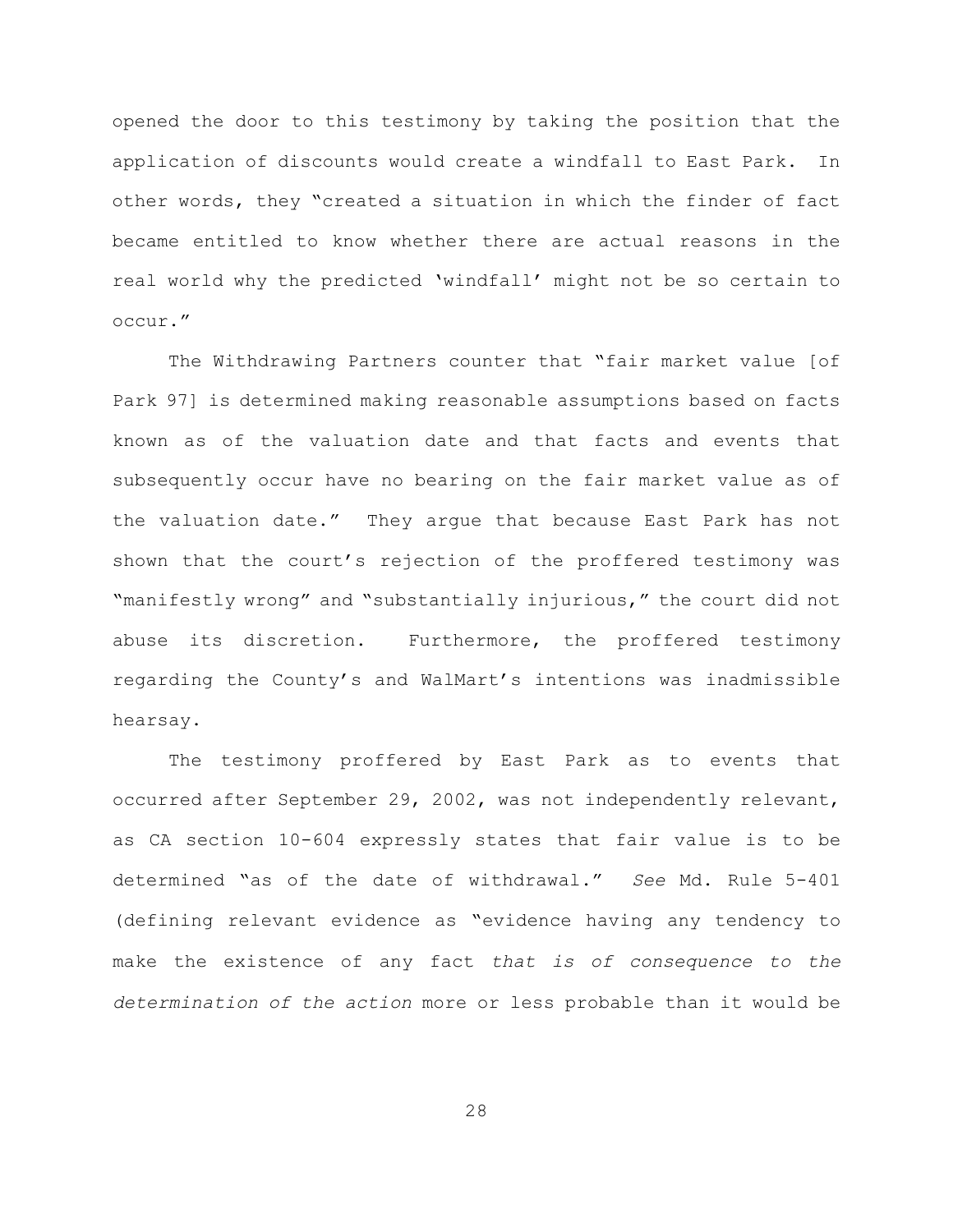without the evidence") (emphasis added). The only potential relevance the testimony had was as impeachment evidence.

The Maryland Rules allow a party to attack the credibility of a witness by the use of "extrinsic evidence contradicting a witness's testimony." Rule 5-616. In the instant case, East Park could have introduced evidence tending to show that Mr. Lipman's and Mr. Bavis's opinions were not credible, *based on the facts that reasonably could have been known to them as of the date of valuation*. East Park could not, however, attempt to contradict their testimony by introducing facts that were not known by anyone until after that date. *See Okerlund v. Un*ited States, 365 F.3d 1044, 1051-52 (Fed. Cir. 2004) (finding no error in district court refusing to admit evidence that expert's valuation prediction turned out to be wrong). While East Park was free to point out that a lease provision allowed WalMart to "go dark," it could not introduce evidence that, after the valuation date, someone from WalMart had stated that the store intended to "go dark."

Expert opinions as to valuation are not always correct; they are merely reasonable predictions based on certain assumptions. That those predictions may one day be proved wrong does not mean that they were unreasonable at the time they were made. *See Ithaca Trust Co. v. United States,* 279 U.S. 151, 155 (1929) ("[Value] depends largely on more or less certain prophecies of the future; and the value is no less real at that time if later the prophecy turns out false than when it comes out true.")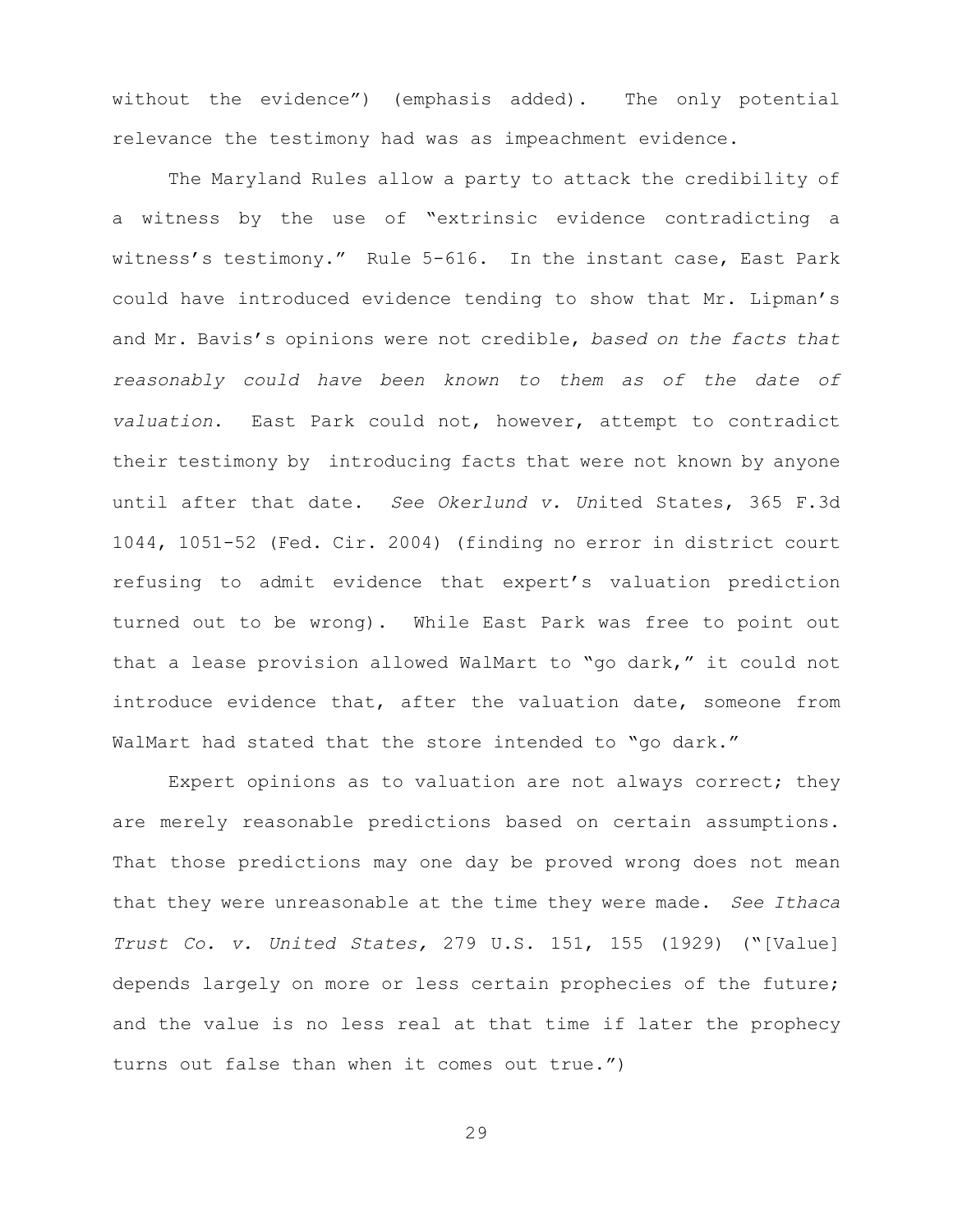Furthermore, the Withdrawing Partners did not open the door to admission of evidence of subsequent events by taking the position that the remaining partners might receive a windfall; East Park could rebut that position only by showing why, *on the date of valuation*, the remaining partners would not receive a windfall. Accordingly, the circuit court did not abuse its discretion in refusing to admit the proffered testimony. *See Tuer v. McDonald*, 112 Md. App. 121, 136 (1996), *aff'd*, 347 Md. 507 (1997) (circuit court's exclusion of evidence based on lack of relevancy reviewed for abuse of discretion).

# **III.**

In their cross-appeal, the Withdrawing Partners contend that the court improperly denied their request for prejudgment interest. They argue that, while the allowance of prejudgment interest usually is left to the discretion of the trier of fact, "prejudgment interest may be recovered as a matter of right where the money has actually been used by the other party." They assert that, because East Park retained all cash flow and profits that were directly attributable to their partnership interests during the litigation, their "financial interests were used by [East Park] for monetary gain," and therefore they were entitled to prejudgment interest as a matter of right.

Alternatively, the Withdrawing Partners argue that the circuit court abused its discretion in refusing to award prejudgment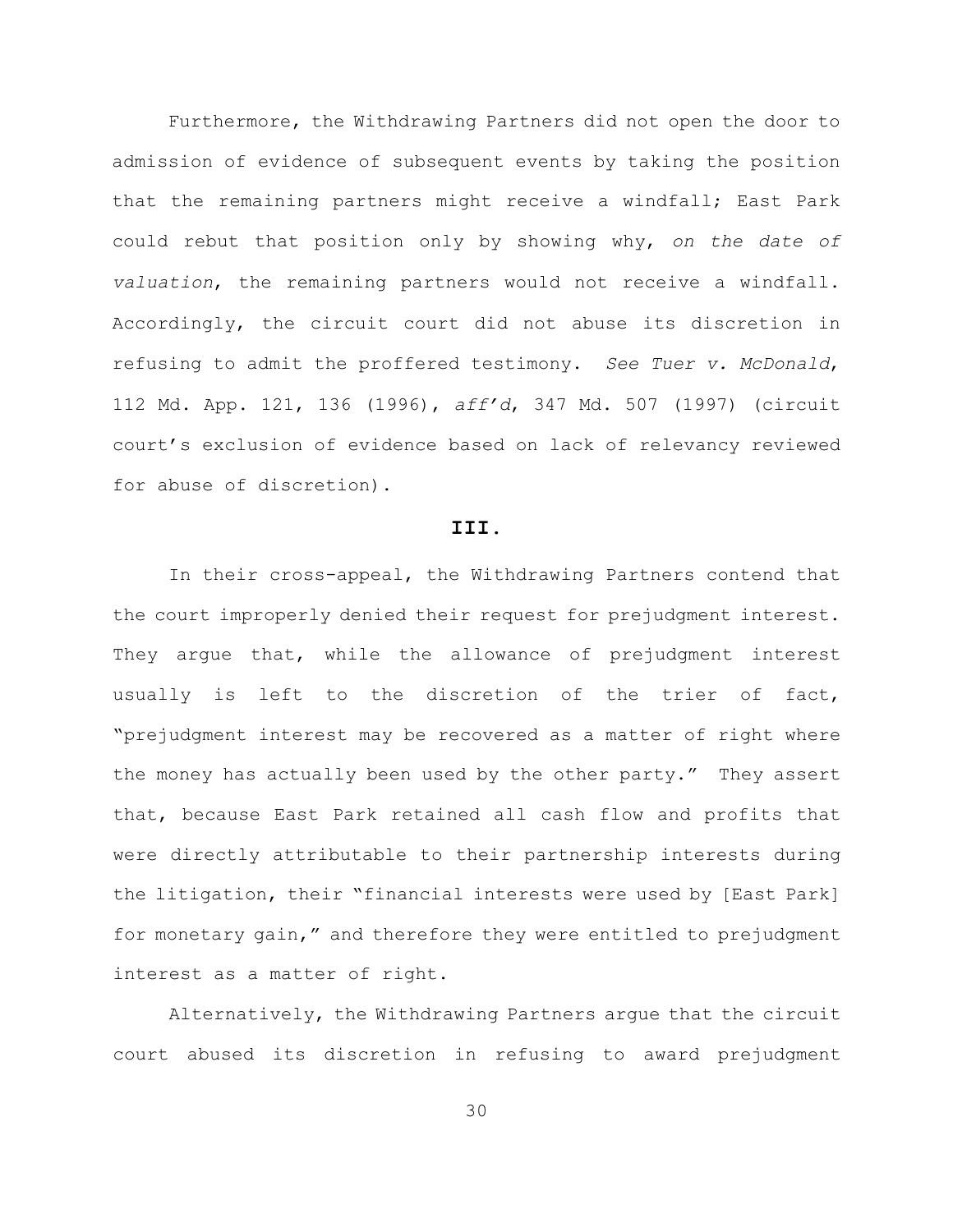interest, because it was inequitable to allow East Park to retain all cash flow and profits while simultaneously delaying payment of fair value beyond a reasonable time after withdrawal. Furthermore, the circumstances surrounding their withdrawal, including Mr. Della Ratta's breach of fiduciary duties, weigh in favor of an award of prejudgment interest.

In response, East Park argues that prejudgment interest is available as a matter of right only "when the obligation is fixed and certain." In this case, the fair value of the Withdrawing Partners' interests was uncertain until the day of the judgment. Moreover, East Park previously had attempted to pay the Withdrawing Partners what it believed to be the fair value of their interests, and the Withdrawing Partners had refused to accept that amount. Therefore, their role in prolonging the litigation weighs against an award of prejudgment interest, and the court did not abuse its discretion.

The Court of Appeals discussed prejudgment interest in *Ver Brycke v. Ver Brycke*, 379 Md. 669 (2004). It stated:

The intermediate appellate court correctly observed that pre-judgment interest as a matter of right is the exception rather than the rule, *see Buxton v. Buxton,* 363 Md. 634, 770 A.2d 152 (2001), and that "'[w]hether a party is entitled to pre-judgment interest generally is left to the discretion of the fact finder.'" *Ver Brycke,* 150 Md. App. [623,] 656, 822 A.2d [1226,] 1246 [2003] (citing *I.W. Berman Props. v. Porter Bros., Inc.,* 276 Md. 1, 24, 344 A.2d 65, 79 (1975)). As we explained in *Buxton,* "[p]re-judgment interest is allowable as a matter of right when 'the obligation to pay and the amount due had become certain, definite, and liquidated by a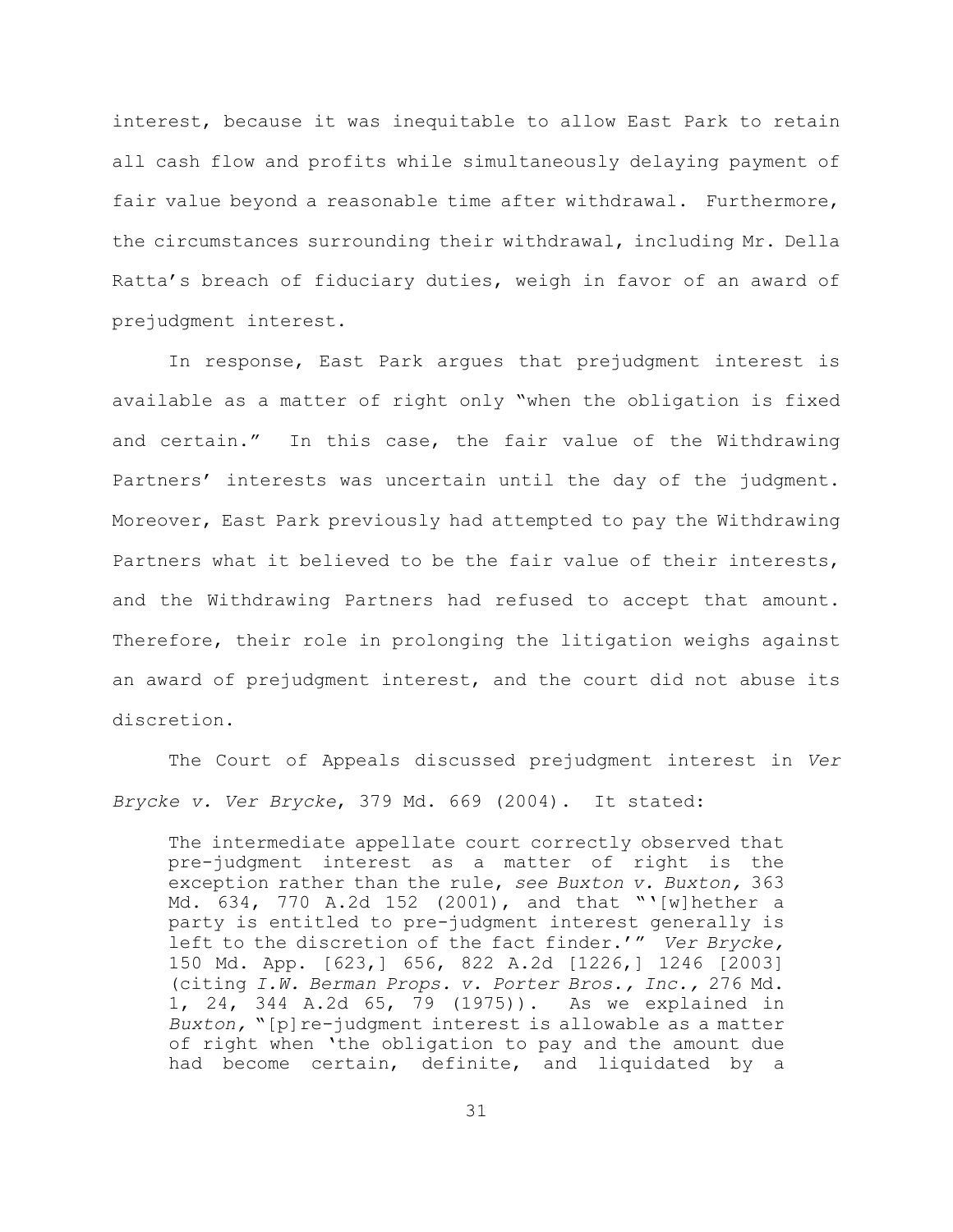specific date prior to judgment so that the effect of the debtor's withholding payment was to deprive the creditor of the use of a fixed amount as of a known date.'" 363 Md. at 656, 770 A.2d at 165 [(quoting First Virginia Bank v. Settles, 322 Md. 555, 564 (1991)].

*Id.* at 702-03. The Court also has stated that prejudgment interest "compensates the judgment creditor for *his or her* inability to use the funds that should have been in his or her hands at some earlier time and usually does not depend on what the debtor might have done with the money." *Buxton, supra*, 363 Md. at 652 (emphasis in original).

Here, the fair value of the Withdrawing Partners' interests was disputed, to some extent, until the circuit court's judgment was entered. A portion of that judgment has been undisputed for a significant period of time, however. As we shall explain, the Withdrawing Partners were entitled to an award of prejudgment interest on that amount.

East Park's initial position that the Withdrawing Partners did not have a statutory right to withdraw no longer had any merit once the Court of Appeals held that they did. At that point, the payment of fair value was mandated by CA section 10-604, and East Park had to concede that it owed the Withdrawing Partners at least *some* amount for their interests. In its trial brief, East Park asked the circuit court to find that the value of the partnership entity was \$13,895,500, based on the assessed value of Park 97; that a lack of marketability discount of 25% and a minority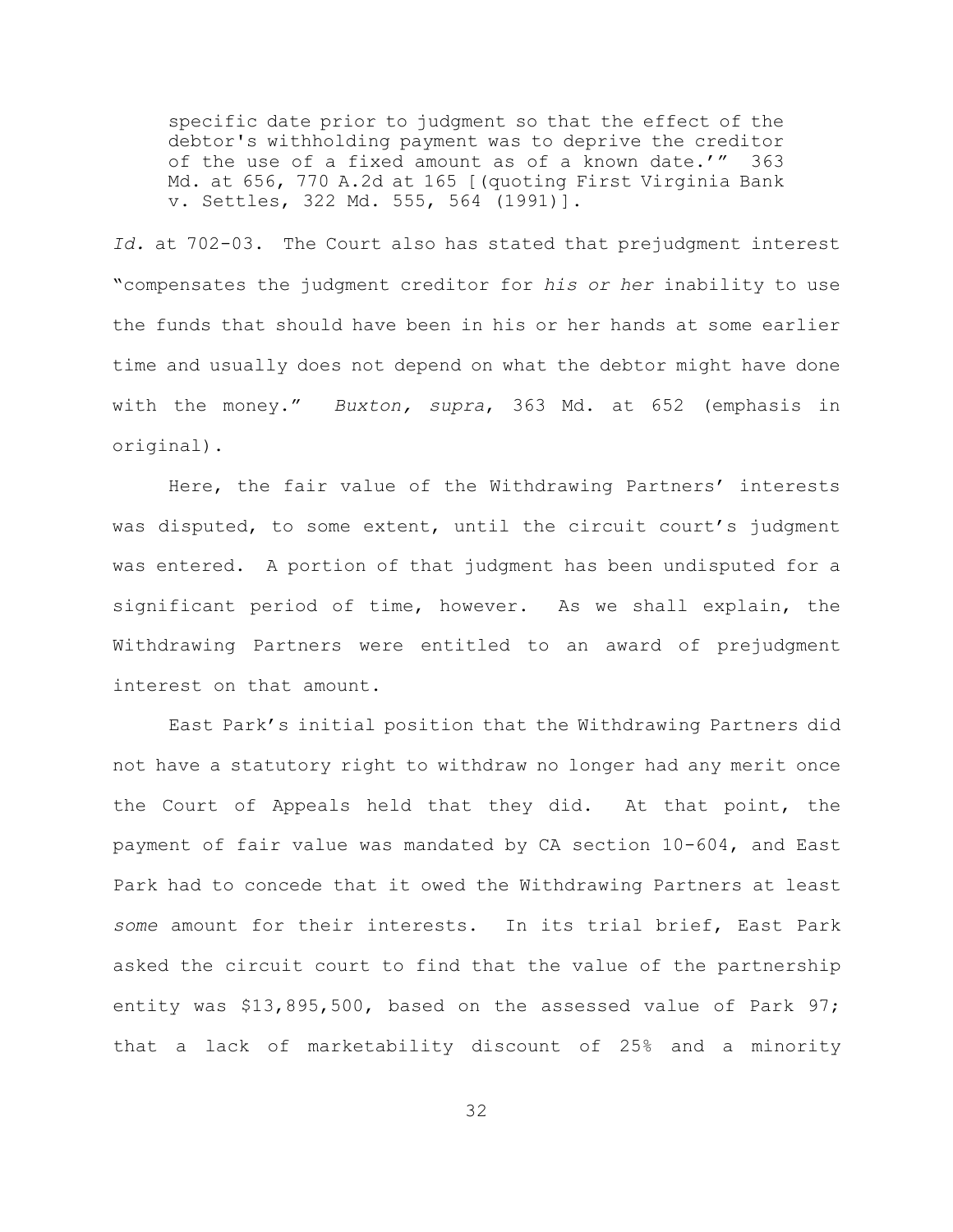discount of 31.27% should be applied to the Withdrawing Partners' interests; and that the fair value of the Withdrawing Partners' interests was \$969,022. Thus, East Park did not dispute that it owed the Withdrawing Partners at least \$969,022. Throughout the circuit court proceedings, East Park maintained that it owed that amount, and that is the amount that it already has paid to the Withdrawing Partners pursuant to the "Stipulation, Agreement and Consent Regarding Judgment."

Because the obligation to pay at least \$969,022 was "certain, definite, and liquidated" from the time the case was remanded by the Court of Appeals, the Withdrawing Partners were entitled to prejudgment interest on that portion of the judgment for that period of time. *See Ver Brycke, supra*, 379 Md. at 702. This result is sound, given that CA section 10-604 requires that fair value be paid "within a reasonable time after withdrawal" and, even though East Park conceded it owed at least \$969,022, it did not pay the Withdrawing Partners that amount until after judgment was entered, approximately 2 and one-half years after the date of withdrawal. The Withdrawing Partners should be compensated for the loss of use of those funds during that time. *See Bruxton, supra*, 363 Md. at 652.

Furthermore, other states have awarded prejudgment interest on only a portion of a judgment when that portion has been undisputed throughout the litigation. *See, e.g., N. Indiana Pub. Serv. Co. v.*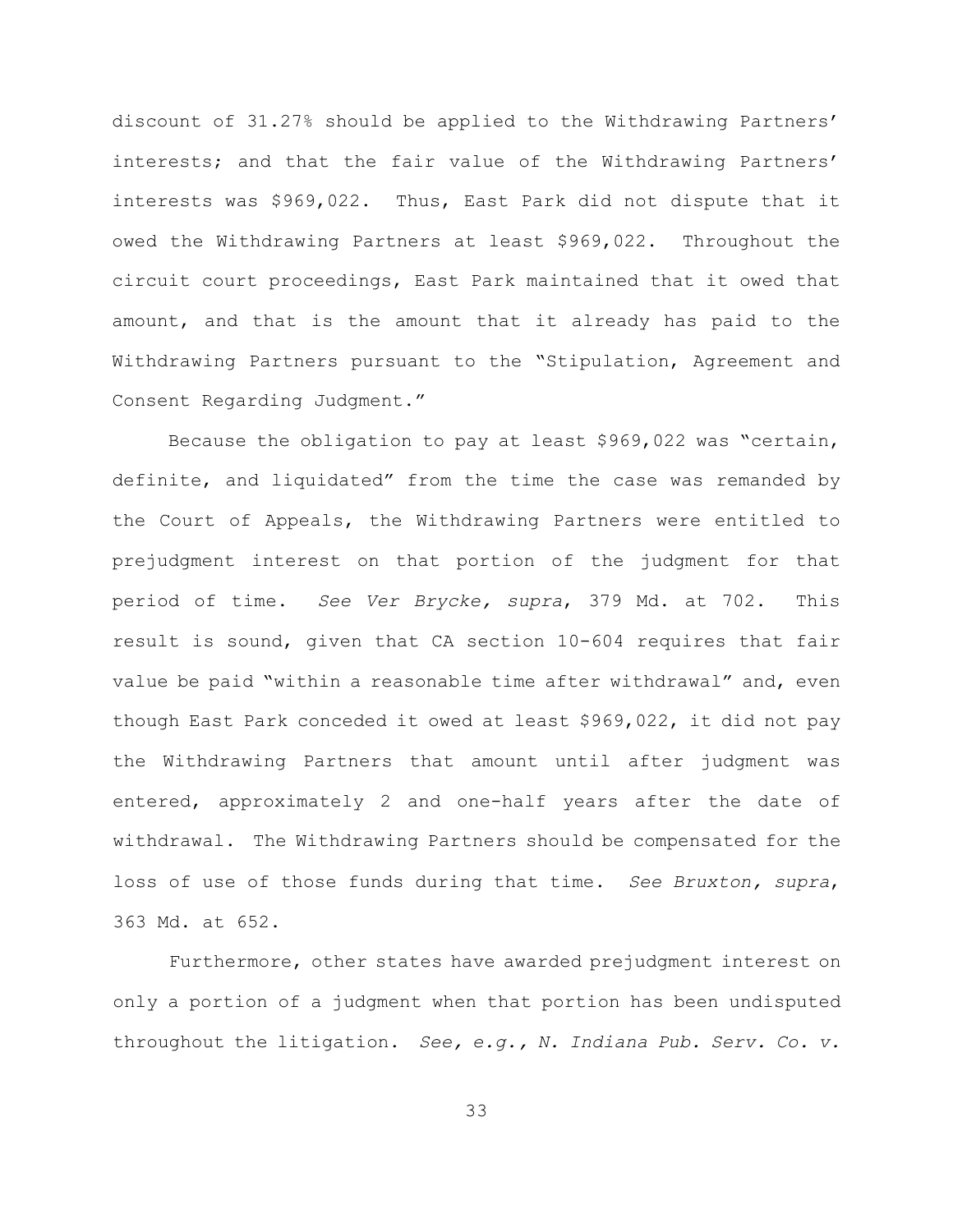*Stokes*, 595 N.E.2d 275 (Ind. App. 1992); *State Farm Mut. Auto. Ins. Co. v. Reeder*, 763 S.W.2d 116 (Ky. 1988); *Friedman v. Alliance Ins. Co.*, 240 Kan. 229 (1986). *See also All West Pet Supply Co. v. Hill's Pet Products Div., Colgate-Palmolive Co.*, 842 F. Supp. 1376, 1379 (D. Kan. 1994) (holding that prejudgment interest began to run on date defendant admitted in a court filing that it owed a portion of the amount sought by plaintiff).

With respect to the disputed portion of the judgment --\$2,076,409 -- we hold that the circuit court did not abuse its discretion in declining to award prejudgment interest. Because the fair value of the Withdrawing Partners' interests was a question of fact involving complex principles of valuation, the amount of the obligation was not certain until the date of judgment. Although the Withdrawing Partners argue that they are entitled to prejudgment interest as a matter of right because East Park "used" the money they were owed, that exception applies only when a fixed amount has been used. *See Charles County Broadcasting Co. v. Meares*, 270 Md. 321, 332 (1973) (upholding award of prejudgment interest when one party used \$40,000 deposit for corporate purposes).

We shall remand this case to the circuit court for computation of prejudgment interest on the undisputed amount  $-$  \$969,022 - from the date of the Court of Appeals's mandate in this case through March 25, 2005.